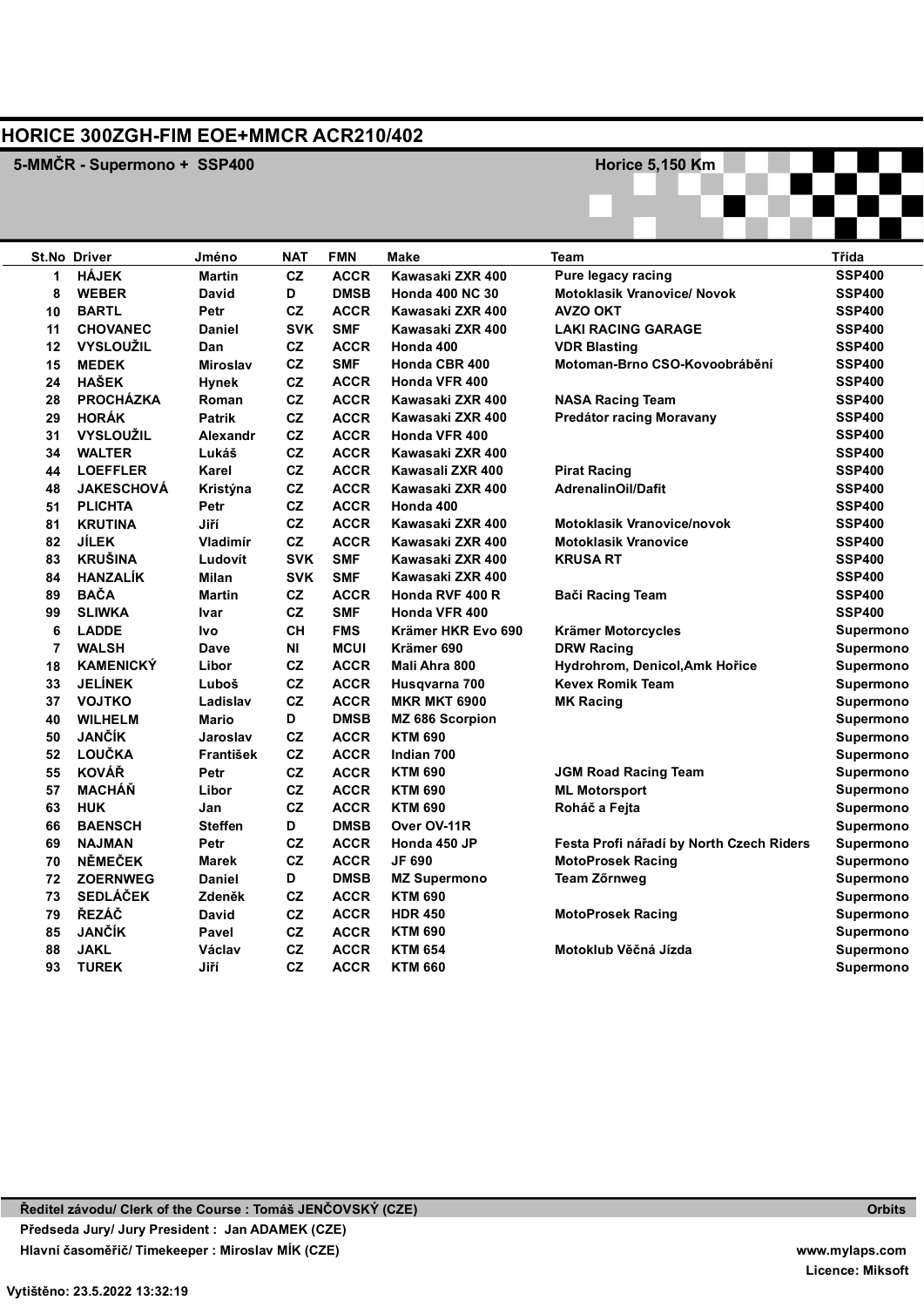|                |                |                                                  |                         |                 |                            | <b>HORICE 300ZGH-FIM EOE+MMCR ACR210/402</b> |                                    |                        |                      |                  |                         |                  | Dle nejlepšího času kola       |
|----------------|----------------|--------------------------------------------------|-------------------------|-----------------|----------------------------|----------------------------------------------|------------------------------------|------------------------|----------------------|------------------|-------------------------|------------------|--------------------------------|
|                |                | 5-MMČR - Supermono + SSP400                      |                         |                 |                            |                                              |                                    | <b>Horice 5,150 Km</b> |                      |                  |                         |                  |                                |
|                |                |                                                  |                         |                 |                            |                                              |                                    |                        |                      |                  |                         |                  |                                |
|                |                | 1. Kvalifikační trénink / Qualification practice |                         |                 |                            |                                              |                                    | 21.5.2022 12:00        |                      |                  |                         |                  |                                |
|                |                | Kvalifikace - start v 12:01:46                   |                         |                 |                            |                                              |                                    |                        |                      |                  |                         |                  |                                |
|                |                |                                                  |                         |                 |                            |                                              |                                    |                        |                      |                  |                         |                  |                                |
|                |                | <b>Pos StN Driver</b>                            |                         | <b>NAT</b>      | <b>FMN</b>                 | Make                                         | <b>Team</b>                        | Best                   | In                   | Dif              | Lps                     | Km/h             | СI                             |
| 1              | 69             | <b>NAJMAN</b>                                    | Petr                    | <b>CZ</b>       | <b>ACCR</b>                | Honda 450 JP                                 | Festa Profi nářadí by North Czech  | 2:29.563               | 10                   |                  | 10                      | 123,961          | Supermono                      |
| $\overline{2}$ | 51             | <b>PLICHTA</b>                                   | Petr                    | <b>CZ</b>       | <b>ACCR</b>                | Honda 400                                    |                                    | 2:33.646               | 8                    | 4.083            | 9                       | 120,667          | <b>SSP400</b>                  |
| 3              | 52             | LOUČKA                                           | František               | <b>CZ</b>       | <b>ACCR</b>                | Indian 700                                   |                                    | 2:34.598               | 9                    | 5.035            | 9                       | 119,924          | Supermono                      |
| 4              | 6              | <b>LADDE</b>                                     | Ivo                     | CН              | <b>FMS</b>                 | Krämer HKR Evo 690                           | Krämer Motorcycles                 | 2:35.314               | 10                   | 5.751            | 10                      | 119,371          | Supermono                      |
| 5              | 18             | <b>KAMENICKÝ</b>                                 | Libor                   | <b>CZ</b>       | <b>ACCR</b>                | Mali Ahra 800                                | Hydrohrom, Denicol, Amk Hořice     | 2:37.147               | 9                    | 7.584            | 9                       | 117,979          | Supermono                      |
| 6              | 79             | ŘEZÁČ                                            | David                   | <b>CZ</b>       | <b>ACCR</b>                | <b>HDR 450</b>                               | <b>MotoProsek Racing</b>           | 2:37.969               | $\overline{7}$       | 8.406            | 9                       | 117,365          | Supermono                      |
| $\overline{7}$ | 12             | <b>VYSLOUŽIL</b>                                 | Dan                     | <b>CZ</b>       | <b>ACCR</b>                | Honda 400                                    | <b>VDR Blasting</b>                | 2:39.345               | 5                    | 9.782            | 8                       | 116,351          | <b>SSP400</b>                  |
| 8              | 37             | <b>VOJTKO</b>                                    | Ladislav                | CZ              | <b>ACCR</b>                | <b>MKR MKT 6900</b>                          | <b>MK Racing</b>                   | 2:39.713               | 9                    | 10.150           | 9                       | 116,083          | Supermono                      |
| 9              | 85             | <b>JANČÍK</b>                                    | Pavel                   | CZ              | <b>ACCR</b>                | <b>KTM 690</b>                               |                                    | 2:39.775               | $\overline{7}$       | 10.212           | 9                       | 116,038          | Supermono                      |
| 10             | 83             | <b>KRUŠINA</b>                                   | Ludovít                 | <b>SVK</b>      | <b>SMF</b>                 | Kawasaki ZXR 400                             | <b>KRUSA RT</b>                    | 2:39.888               | 9                    | 10.325           | 9                       | 115,956          | <b>SSP400</b>                  |
| 11             | 29             | <b>HORÁK</b>                                     | <b>Patrik</b>           | <b>CZ</b>       | <b>ACCR</b>                | Kawasaki ZXR 400                             | Predátor racing Moravany           | 2:41.166               | $\overline{7}$       | 11.603           | 9                       | 115,037          | <b>SSP400</b>                  |
| 12             | 84             | <b>HANZALÍK</b>                                  | Milan                   | <b>SVK</b>      | <b>SMF</b>                 | Kawasaki ZXR 400                             |                                    | 2:42.758               | 8                    | 13.195           | 9                       | 113,911          | <b>SSP400</b>                  |
| 13             | 11             | <b>CHOVANEC</b>                                  | Daniel                  | <b>SVK</b>      | <b>SMF</b>                 | Kawasaki ZXR 400                             | <b>LAKI RACING GARAGE</b>          | 2:43.190               | $\overline{7}$       | 13.627           | 9                       | 113,610          | <b>SSP400</b>                  |
| 14             | 70             | <b>NĚMEČEK</b>                                   | Marek                   | <b>CZ</b>       | <b>ACCR</b>                | JF 690                                       | <b>MotoProsek Racing</b>           | 2:43.339               | $\overline{4}$       | 13.776           | 8                       | 113,506          | Supermono                      |
| 15             | 88             | <b>JAKL</b>                                      | Václav                  | <b>CZ</b>       | <b>ACCR</b>                | <b>KTM 654</b>                               | Motoklub Věčná Jízda               | 2:44.013               | 4                    | 14.450           | 7                       | 113,040          | Supermono                      |
| 16             | 34             | <b>WALTER</b>                                    | Lukáš                   | <b>CZ</b>       | <b>ACCR</b>                | Kawasaki ZXR 400                             |                                    | 2:44.864               | 8                    | 15.301           | 9                       | 112,456          | <b>SSP400</b>                  |
| 17             | 89             | <b>BAČA</b>                                      | <b>Martin</b>           | <b>CZ</b>       | <b>ACCR</b>                | Honda RVF 400 R                              | Bači Racing Team                   | 2:45.767               | 8                    | 16.204           | 9                       | 111,844          | <b>SSP400</b>                  |
| 18             | 40             | <b>WILHELM</b>                                   | Mario                   | D               | <b>DMSB</b>                | MZ 686 Scorpion                              |                                    | 2:47.114               | 8                    | 17.551           | 8                       | 110,942          | Supermono                      |
| 19             | 31             | <b>VYSLOUŽIL</b>                                 | Alexandr                | <b>CZ</b>       | <b>ACCR</b>                | Honda VFR 400                                |                                    | 2:50.030               | 5                    | 20.467           | 6                       | 109,040          | <b>SSP400</b>                  |
| 20             | 81             | <b>KRUTINA</b>                                   | Jiří                    | CZ              | <b>ACCR</b>                | Kawasaki ZXR 400                             | <b>Motoklasik Vranovice/novok</b>  | 2:50.884               | 5                    | 21.321           | 6                       | 108,495          | <b>SSP400</b>                  |
| 21             | 15             | <b>MEDEK</b>                                     | <b>Miroslav</b>         | CZ              | <b>SMF</b>                 | Honda CBR 400                                | Motoman-Brno CSO-Kovoobrábě        | 2:51.680               | 6                    | 22.117           | 6                       | 107,992          | <b>SSP400</b>                  |
| 22             | 72             | <b>ZOERNWEG</b>                                  | <b>Daniel</b>           | D               | <b>DMSB</b>                | <b>MZ Supermono</b>                          | <b>Team Zörnweg</b>                | 2:53.348               | 5                    | 23.785           | 6                       | 106,952          | Supermono                      |
| 23             | 33             | <b>JELÍNEK</b>                                   | Luboš                   | <b>CZ</b>       | <b>ACCR</b>                | Husqvarna 700                                | <b>Kevex Romik Team</b>            | 2:54.192               | $\overline{4}$       | 24.629           | 8                       | 106,434          | Supermono                      |
| 24             | $\mathbf{1}$   | <b>HÁJEK</b>                                     | <b>Martin</b>           | <b>CZ</b>       | <b>ACCR</b>                | Kawasaki ZXR 400                             | Pure legacy racing                 | 2:54.369               | $\overline{7}$       | 24.806           | 8                       | 106,326          | <b>SSP400</b>                  |
| 25             | 44             | <b>LOEFFLER</b>                                  | Karel                   | CZ              | <b>ACCR</b>                | Kawasali ZXR 400                             | <b>Pirat Racing</b>                | 2:54.504               | 6                    | 24.941           | 8                       | 106.244          | <b>SSP400</b>                  |
| 26             | 63             | <b>HUK</b>                                       | Jan                     | <b>CZ</b>       | <b>ACCR</b>                | <b>KTM 690</b>                               | Roháč a Fejta                      | 2:55.392               | $\overline{7}$       | 25.829           | 8                       | 105.706          | Supermono                      |
| 27             | 82             | JÍLEK                                            | Vladimír                | CZ              | <b>ACCR</b>                | Kawasaki ZXR 400                             | <b>Motoklasik Vranovice</b>        | 2:57.769               | 6                    | 28.206           | 8                       | 104,293          | <b>SSP400</b>                  |
| 28             | 24             | <b>HAŠEK</b>                                     | Hynek                   | CZ              | <b>ACCR</b>                | Honda VFR 400                                |                                    | 2:58.440               | 8                    | 28.877           | 8                       | 103,900          | <b>SSP400</b>                  |
| 29             | 55             | <b>KOVÁŘ</b>                                     | Petr                    | CZ              | <b>ACCR</b>                | <b>KTM 690</b>                               | <b>JGM Road Racing Team</b>        | 2:59.165               | 3                    | 29.602           | 4                       | 103,480          | Supermono                      |
| 30             | 10             | <b>BARTL</b>                                     | Petr                    | <b>CZ</b>       | <b>ACCR</b>                | Kawasaki ZXR 400                             | <b>AVZO OKT</b>                    | 3:00.612               | 8                    | 31.049           | 8                       | 102,651          | <b>SSP400</b>                  |
| 31             | 50             | JANČÍK                                           | Jaroslav                | CZ              | <b>ACCR</b>                | <b>KTM 690</b>                               |                                    | 3:02.248               | $\overline{7}$       | 32.685           | 8                       | 101,730          | Supermono                      |
| 32             | 57             | <b>MACHÁN</b>                                    | Libor                   | CZ              | <b>ACCR</b>                | <b>KTM 690</b>                               | <b>ML Motorsport</b>               | 3:02.444               | $\mathbf{2}$         | 32.881           | $\overline{\mathbf{2}}$ | 101,620          | Supermono                      |
| 33             | 93             | <b>TUREK</b>                                     | Jiří                    | CZ              | <b>ACCR</b>                | <b>KTM 660</b>                               |                                    | 3:05.063               | $\overline{7}$       | 35.500           | 8                       | 100,182          | Supermono                      |
| 34<br>35       | 48<br>28       | <b>JAKESCHOVÁ</b><br><b>PROCHÁZKA</b>            | Kristýna                | CZ<br><b>CZ</b> | <b>ACCR</b><br><b>ACCR</b> | Kawasaki ZXR 400<br>Kawasaki ZXR 400         | AdrenalinOil/Dafit                 | 3:06.851               | 8<br>4               | 37.288<br>38.531 | 8<br>4                  | 99.223           | <b>SSP400</b><br><b>SSP400</b> |
|                | 99             |                                                  | Roman                   | CZ              | <b>SMF</b>                 |                                              | <b>NASA Racing Team</b>            | 3:08.094               | 3                    |                  | 3                       | 98,568           |                                |
| 36             | 8              | <b>SLIWKA</b>                                    | Ivar                    | D               | <b>DMSB</b>                | Honda VFR 400                                |                                    | 3:10.874               | $\overline{4}$       | 41.311           |                         | 97,132           | <b>SSP400</b>                  |
| 37<br>38       | 66             | <b>WEBER</b><br><b>BAENSCH</b>                   | David<br><b>Steffen</b> | D               | <b>DMSB</b>                | <b>Honda 400 NC 30</b><br>Over OV-11R        | <b>Motoklasik Vranovice/ Novok</b> | 3:15.692               | 5                    | 46.129<br>47.742 | 4<br>7                  | 94,741           | <b>SSP400</b>                  |
| 39             | $\overline{7}$ | <b>WALSH</b>                                     | Dave                    | NI              | <b>MCUI</b>                | Krämer 690                                   | <b>DRW Racing</b>                  | 3:17.305<br>3:34.883   | $\blacktriangleleft$ | 1:05.320         | 1                       | 93,966<br>86.280 | Supermono<br>Supermono         |
| 40             | 73             | <b>SEDLÁČEK</b>                                  | Zdeněk                  | CZ              | <b>ACCR</b>                | <b>KTM 690</b>                               |                                    |                        | $\blacktriangleleft$ | 1:06.255         | 1                       | 85.906           | Supermono                      |
|                |                |                                                  |                         |                 |                            |                                              |                                    | 3:35.818               |                      |                  |                         |                  |                                |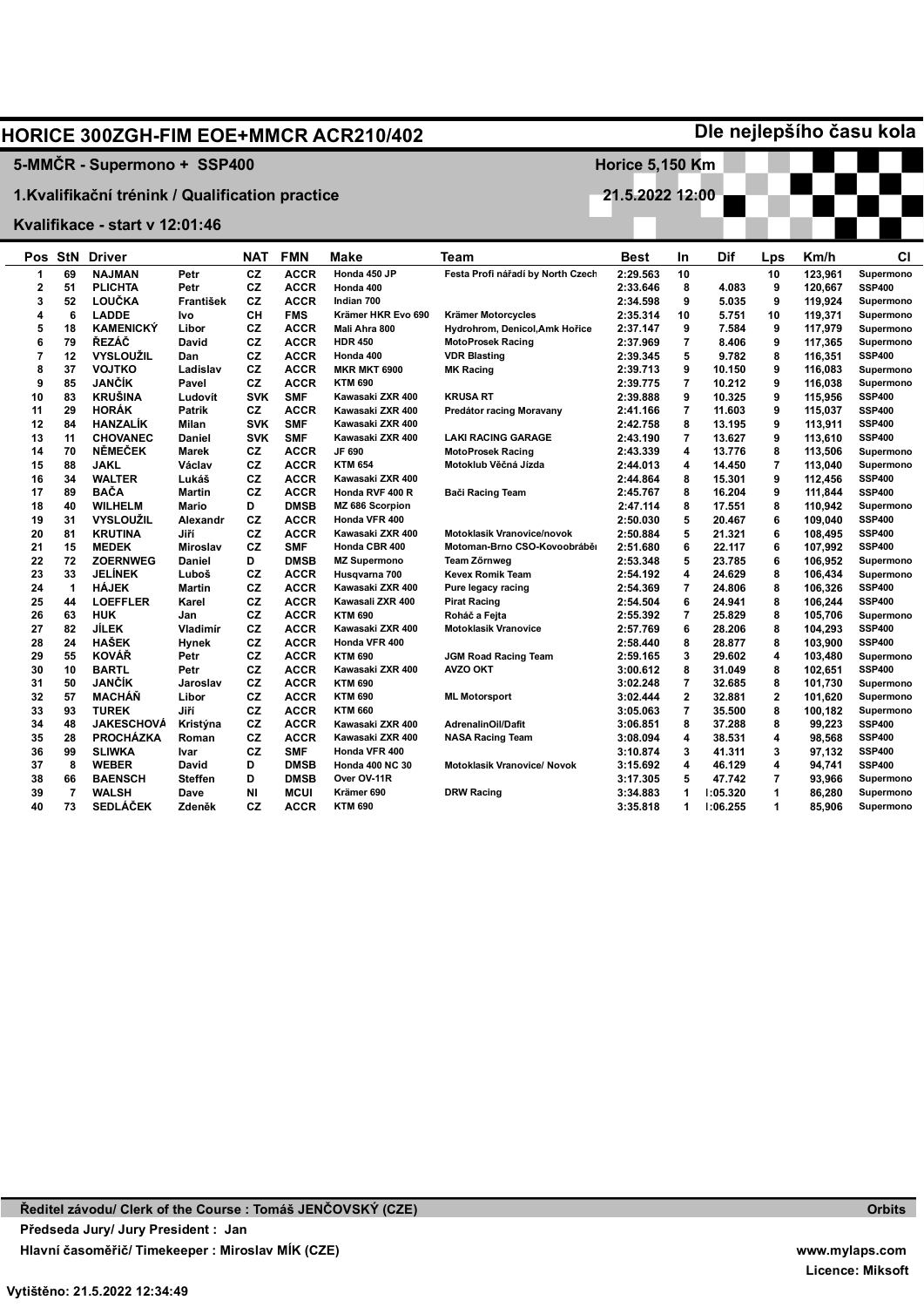|                         | HORICE 300ZGH-FIM EOE+MMCR ACR210/402                            |           |                         |                      |             |                |                      |                        |                |                    |               |
|-------------------------|------------------------------------------------------------------|-----------|-------------------------|----------------------|-------------|----------------|----------------------|------------------------|----------------|--------------------|---------------|
|                         | 5-MMČR - Supermono + SSP400                                      |           |                         |                      |             |                |                      | <b>Horice 5,150 Km</b> |                |                    |               |
|                         | 1. Kvalifikační trénink / Qualification practice                 |           |                         |                      |             |                |                      | 21.5.2022 12:00        |                |                    |               |
|                         | Kvalifikace - start v 12:01:46                                   |           |                         |                      |             |                |                      |                        |                |                    |               |
|                         |                                                                  |           | $\overline{2}$          | 2:45.627             | $+8.480$    | 8              | 3:07.305             | $+27.530$              | $\overline{c}$ | 2:44.654           | $+1.315$      |
|                         | (69) Petr NAJMAN                                                 |           | 3                       | 2:50.073             | $+12.926$   | 9              | 2:41.297             | $+1.522$               | 3              | 2:43.560           | $+0.221$      |
| $\mathbf{1}$            | 2:48.533                                                         | +18.970   | $\overline{4}$          | 3:18.272             | $+41.125$   |                |                      |                        | 4              | 2:43.339           |               |
| $\overline{\mathbf{c}}$ | 2:39.174                                                         | $+9.611$  | 5                       | 2:42.097             | $+4.950$    |                | (83) Ludovít KRUŠINA |                        | 5              | 2:48.135           | $+4.796$      |
| 3                       | 2:34.872                                                         | $+5.309$  | 6                       | 2:42.370             | $+5.223$    | 1              | 3:31.711             | +51.823                | 6              | 2:47.946           | $+4.607$      |
| 4                       | 2:33.859                                                         | $+4.296$  | $\overline{7}$          | 2:39.475             | $+2.328$    | 2              | 2:47.845             | $+7.957$               | 7              | 2:47.328           | +3.989        |
| 5                       | 2:42.653                                                         | $+13.090$ | 8                       | 2:42.042             | $+4.895$    | 3              | 2:45.999             | $+6.111$               | 8              | 2:51.908           | $+8.569$      |
| 6                       | 3:31.500                                                         | +1:01.937 | 9                       | 2:37.147             |             | 4              | 2:41.827             | $+1.939$               |                |                    |               |
| $\overline{7}$          | 2:30.587                                                         | $+1.024$  |                         |                      |             | 5              | 2:42.046             | $+2.158$               |                | (88) Václav JAKL   |               |
| 8                       | 2:29.822                                                         | $+0.259$  |                         | (79) David ŘEZÁČ     |             | 6              | 2:43.227             | $+3.339$               | $\mathbf{1}$   | 3:40.275           | +56.262       |
| 9                       | 2:33.929                                                         | $+4.366$  | $\mathbf{1}$            | 3:29.211             | $+51.242$   | 7              | 2:43.232             | $+3.344$               | $\overline{c}$ | 2:50.780           | $+6.767$      |
| 10                      | 2:29.563                                                         |           | $\boldsymbol{2}$        | 2:51.658             | +13.689     | 8              | 2:41.805             | $+1.917$               | 3              | 2:45.000           | $+0.987$      |
|                         |                                                                  |           | 3                       | 2:44.906             | $+6.937$    | 9              | 2:39.888             |                        | 4              | 2:44.013           |               |
|                         | (51) Petr PLICHTA                                                |           | 4                       | 2:40.929             | $+2.960$    |                |                      |                        | 5              | 2:44.592           | $+0.579$      |
| $\mathbf{1}$            | 3:26.513                                                         | +52.867   | 5                       | 2:39.984             | $+2.015$    |                | (29) Patrik HORÁK    |                        | 6              | 3:22.214           | +38.201       |
| $\overline{\mathbf{c}}$ | 2:42.615                                                         | $+8.969$  | 6                       | 2:39.455             | $+1.486$    | $\mathbf{1}$   | 3:37.099             | +55.933                | $\overline{7}$ | 6:07.617           | +3:23.604     |
| 3                       | 2:38.009                                                         | $+4.363$  | $\overline{7}$          | 2:37.969             |             | $\overline{2}$ | 2:53.668             | $+12.502$              |                |                    |               |
| 4                       | 2:35.630                                                         | $+1.984$  | 8                       | 2:39.678             | $+1.709$    | 3              | 2:46.371             | $+5.205$               |                | (34) Lukáš WALTER  |               |
| 5                       | 2:35.321                                                         | $+1.675$  | 9                       | 2:39.451             | $+1.482$    | 4              | 2:42.509             | $+1.343$               | $\mathbf{1}$   | 3:23.807           | +38.943       |
| 6                       | 2:36.700                                                         | $+3.054$  |                         |                      |             | 5              | 2:42.340             | $+1.174$               | 2              | 2:54.588           | $+9.724$      |
| 7                       | 2:34.414                                                         | $+0.768$  |                         | (12) Dan VYSLOUŽIL   |             | 6              | 2:45.580             | $+4.414$               | 3              | 2:47.942           | $+3.078$      |
| 8                       | 2:33.646                                                         |           | $\mathbf{1}$            | 3:19.793             | $+40.448$   | 7              | 2:41.166             |                        | 4              | 2:51.151           | $+6.287$      |
| 9                       | 2:34.210                                                         | $+0.564$  | $\overline{\mathbf{c}}$ | 2:54.513             | $+15.168$   | 8              | 2:47.087             | $+5.921$               | 5              | 2:46.671           | $+1.807$      |
|                         |                                                                  |           | 3                       | 2:44.685             | $+5.340$    | 9              | 2:42.333             | $+1.167$               | 6              | 2:45.991           | $+1.127$      |
|                         | (52) František LOUČKA                                            |           | 4                       | 2:42.081             | $+2.736$    |                |                      |                        | $\overline{7}$ | 2:45.913           | $+1.049$      |
| 1                       | 3:13.635                                                         | $+39.037$ | 5                       | 2:39.345             |             |                | (84) Milan HANZALÍK  |                        | 8              | 2:44.864           |               |
| $\overline{\mathbf{c}}$ | 2:59.312                                                         | $+24.714$ | 6                       | 2:41.147             | $+1.802$    | $\mathbf{1}$   | 3:35.945             | $+53.187$              | 9              | 2:46.846           | $+1.982$      |
| 3                       | 2:41.782                                                         | $+7.184$  | $\overline{7}$          | 2:50.813             | +11.468     | 2              | 2:52.169             | $+9.411$               |                |                    |               |
| 4                       | 2:38.567                                                         | $+3.969$  | 8                       | 3:56.304             | $+1:16.959$ | 3              | 2:47.626             | +4.868                 |                | (89) Martin BAČA   |               |
| 5                       | 2:42.658                                                         | $+8.060$  |                         |                      |             | 4              | 2:45.440             | $+2.682$               |                | 3:16.323           | +30.556       |
| 6                       | 2:41.263                                                         | $+6.665$  |                         | (37) Ladislav VOJTKO |             | 5              | 2:43.622             | $+0.864$               | 2              | 2:49.712           | $+3.945$      |
| 7                       | 2:39.825                                                         | $+5.227$  | $\mathbf{1}$            | 3:18.117             | +38.404     | 6              | 2:45.729             | $+2.971$               | 3              | 2:49.734           | $+3.967$      |
| 8                       | 2:36.780                                                         | $+2.182$  | $\overline{\mathbf{c}}$ | 3:00.506             | +20.793     | 7              | 2:43.480             | $+0.722$               | 4              | 2:46.681           | $+0.914$      |
| 9                       | 2:34.598                                                         |           | 3                       | 3:18.323             | +38.610     | 8              | 2:42.758             |                        | 5              | 2:45.942           | $+0.175$      |
|                         |                                                                  |           | 4                       | 2:45.180             | $+5.467$    | 9              | 2:45.469             | $+2.711$               | 6              | 2:46.310           | $+0.543$      |
| (6) Ivo LADDE           |                                                                  |           | 5                       | 2:43.680             | $+3.967$    |                |                      |                        | 7              | 2:51.951           | $+6.184$      |
| 1                       | 3:06.807                                                         | +31.493   | 6                       | 2:41.417             | $+1.704$    |                | (11) Daniel CHOVANEC |                        | 8              | 2:45.767           |               |
| 2                       | 2:36.982                                                         | $+1.668$  | $\overline{7}$          | 2:42.893             | $+3.180$    |                | 3:14.405             | $+31.215$              | 9              | 2:49.384           | $+3.617$      |
| 3                       | 2:40.119                                                         | +4.805    | 8                       | 2:42.082             | $+2.369$    | 2              | 2:50.904             | $+7.714$               |                |                    |               |
| 4                       | 2:38.184                                                         | $+2.870$  | 9                       | 2:39.713             |             | 3              | 2:47.771             | $+4.581$               |                | (40) Mario WILHELM |               |
| 5                       | 2:37.003                                                         | $+1.689$  |                         |                      |             | 4              | 2:45.412             | $+2.222$               | 1              | 3:54.221           | $+1:07.107$   |
| 6                       | 2:38.113                                                         | $+2.799$  |                         | (85) Pavel JANČÍK    |             | 5              | 2:43.363             | $+0.173$               | 2              | 3:49.800           | +1:02.686     |
| 7                       | 2:41.886                                                         | $+6.572$  | 1                       | 3:26.619             | +46.844     | 6              | 2:46.484             | $+3.294$               | 3              | 2:59.006           | +11.892       |
| 8                       | 2:39.464                                                         | $+4.150$  | 2                       | 2:50.154             | +10.379     | 7              | 2:43.190             |                        | 4              | 2:56.513           | $+9.399$      |
| 9                       | 2:39.207                                                         | $+3.893$  | 3                       | 2:42.925             | $+3.150$    | 8              | 2:46.393             | $+3.203$               | 5              | 2:50.542           | $+3.428$      |
| 10                      | 2:35.314                                                         |           | 4                       | 2:50.116             | $+10.341$   | 9              | 2:43.664             | $+0.474$               | 6              | 2:54.126           | $+7.012$      |
|                         |                                                                  |           | 5                       | 3:34.392             | $+54.617$   |                |                      |                        | 7              | 2:54.002           | $+6.888$      |
|                         | (18) Libor KAMENICKÝ                                             |           | 6                       | 2:40.728             | $+0.953$    |                | (70) Marek NĚMEČEK   |                        | 8              | 2:47.114           |               |
| 1                       | 3:13.116<br>3:30.766<br>+53.619<br>7<br>2:39.775<br>+29.777<br>1 |           |                         |                      |             |                |                      |                        |                |                    |               |
|                         | Ředitel závodu/ Clerk of the Course : Tomáš JENČOVSKÝ (CZE)      |           |                         |                      |             |                |                      |                        |                |                    | <b>Orbits</b> |

**Předseda Jury/ Jury President : Jan ADÁMEK (CZE)**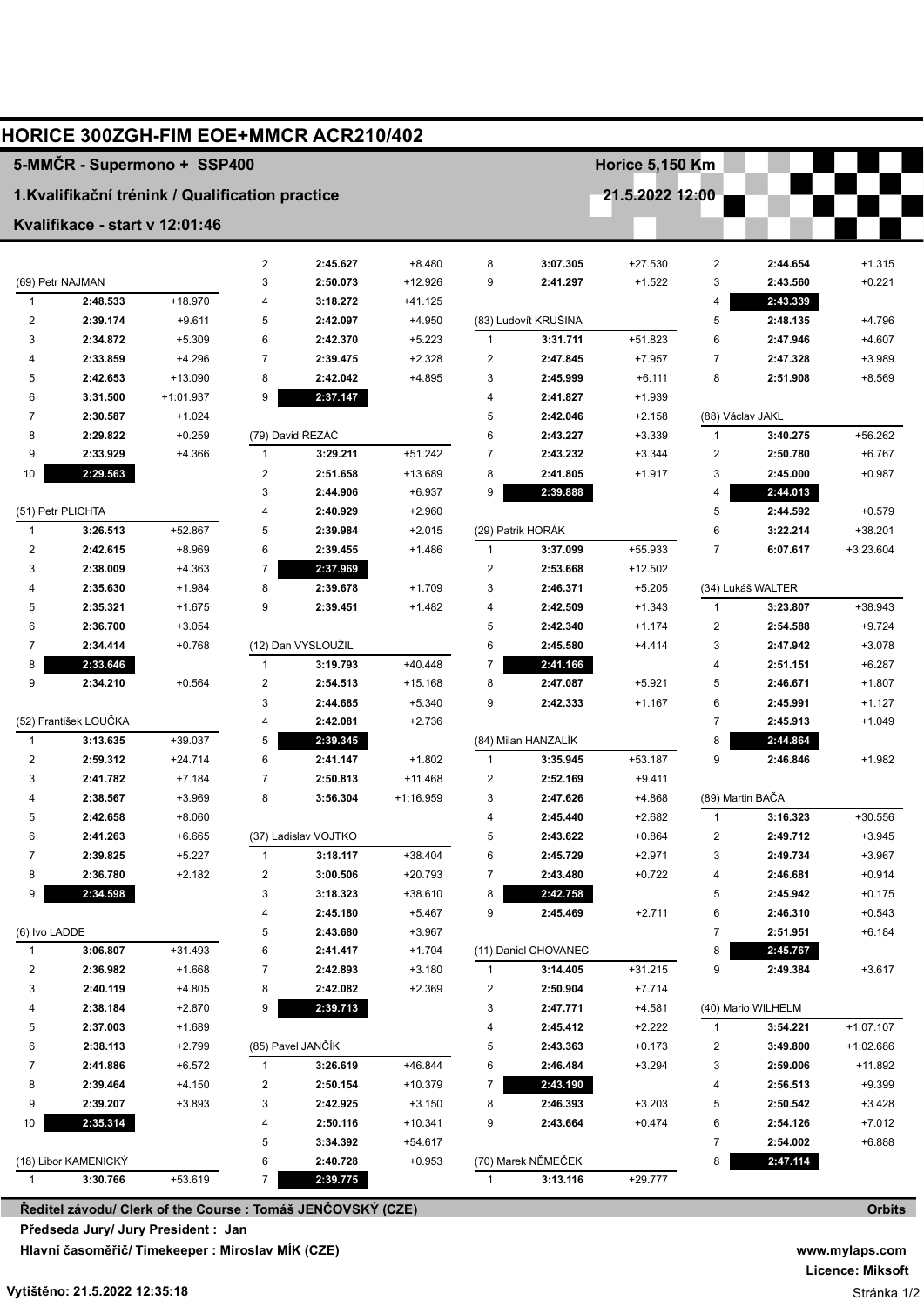|                  | <b>HORICE 300ZGH-FIM EOE+MMCR ACR210/402</b>     |                      |                |                      |                      |                                 |                          |                      |                  |                      |           |
|------------------|--------------------------------------------------|----------------------|----------------|----------------------|----------------------|---------------------------------|--------------------------|----------------------|------------------|----------------------|-----------|
|                  | 5-MMČR - Supermono + SSP400                      |                      |                |                      |                      |                                 |                          | Horice 5,150 Km      |                  |                      |           |
|                  | 1. Kvalifikační trénink / Qualification practice |                      |                |                      |                      |                                 |                          | 21.5.2022 12:00      |                  |                      |           |
|                  | Kvalifikace - start v 12:01:46                   |                      |                |                      |                      |                                 |                          |                      |                  |                      |           |
|                  | (31) Alexandr VYSLOUŽIL                          |                      | $\overline{7}$ |                      |                      |                                 |                          |                      |                  |                      |           |
| $\mathbf{1}$     | 3:13.975                                         | $+23.945$            | 8              | 2:54.369<br>2:56.279 | $+1.910$             | (10) Petr BARTL<br>$\mathbf{1}$ | 3:35.258                 | $+34.646$            | (99) Ivar SLIWKA |                      |           |
| 2                | 2:54.309                                         | $+4.279$             |                |                      |                      | 2                               | 3:16.373                 | $+15.761$            | $\mathbf{1}$     | 3:30.201             | $+19.327$ |
| 3                | 2:52.636                                         | $+2.606$             |                | (44) Karel LOEFFLER  |                      | 3                               | 3:12.602                 | +11.990              | $\overline{c}$   | 3:12.701             | $+1.827$  |
| 4                | 2:50.114                                         | $+0.084$             | $\mathbf{1}$   | 3:34.966             | $+40.462$            | 4                               | 3:08.221                 | $+7.609$             | 3                | 3:10.874             |           |
| 5                | 2:50.030                                         |                      | 2              | 3:02.600             | $+8.096$             | 5                               | 3:08.953                 | $+8.341$             |                  |                      |           |
| 6                | 2:51.423                                         | $+1.393$             | 3              | 3:04.486             | $+9.982$             | 6                               | 3:06.389                 | $+5.777$             |                  | (8) David WEBER      |           |
|                  |                                                  |                      | 4              | 2:57.818             | $+3.314$             | 7                               | 3:01.073                 | $+0.461$             | $\mathbf{1}$     | 3:44.405             | $+28.713$ |
|                  | (81) Jiří KRUTINA                                |                      | 5              | 2:55.683             | $+1.179$             | 8                               | 3:00.612                 |                      | 2                | 3:19.574             | $+3.882$  |
| $\mathbf{1}$     | 3:14.283                                         | $+23.399$            | 6              | 2:54.504             |                      |                                 |                          |                      | 3                | 4:02.301             | +46.609   |
| 2                | 3:01.692                                         | $+10.808$            | $\overline{7}$ | 2:56.328             | $+1.824$             |                                 | (50) Jaroslav JANČÍK     |                      | 4                | 3:15.692             |           |
| 3                | 2:55.873                                         | +4.989               | 8              | 3:04.642             | $+10.138$            | 1                               | 3:35.997                 | $+33.749$            |                  |                      |           |
| 4                | 2:52.007                                         | $+1.123$             |                |                      |                      | 2                               | 3:18.616                 | +16.368              |                  | (66) Steffen BAENSCH |           |
| 5                | 2:50.884                                         |                      | (63) Jan HUK   |                      |                      | 3                               | 3:10.440                 | $+8.192$             | $\mathbf{1}$     | 3:35.246             | $+17.941$ |
| 6                | 2:51.781                                         | $+0.897$             | $\mathbf{1}$   | 3:33.569             | $+38.177$            | 4                               | 3:14.995                 | $+12.747$            | $\overline{c}$   | 3:19.809             | $+2.504$  |
|                  |                                                  |                      | 2              | 3:07.619             | $+12.227$            | 5                               | 3:43.931                 | +41.683              | 3                | 3:41.146             | $+23.841$ |
|                  | (15) Miroslav MEDEK                              |                      | 3              | 3:03.628             | $+8.236$             | 6                               | 3:06.487                 | $+4.239$             | 4                | 4:03.820             | +46.515   |
| 1                | 3:25.991                                         | $+34.311$            | 4              | 3:00.023             | $+4.631$             | 7                               | 3:02.248                 |                      | 5                | 3:17.305             |           |
| 2                | 2:59.211                                         | $+7.531$             | 5              | 2:56.502             | $+1.110$             | 8                               | 3:03.535                 | $+1.287$             | 6                | 3:22.799             | $+5.494$  |
| 3                | 2:54.296                                         | $+2.616$             | 6              | 2:56.268             | $+0.876$             |                                 |                          |                      | $\overline{7}$   | 3:25.031             | $+7.726$  |
| 4                | 2:53.165                                         | $+1.485$             | $\overline{7}$ | 2:55.392             |                      |                                 | (57) Libor MACHÁŇ        |                      |                  |                      |           |
| 5                | 2:51.985                                         | $+0.305$             | 8              | 2:55.994             | $+0.602$             | 1                               | 3:31.942                 | $+29.498$            | (7) Dave WALSH   |                      |           |
| 6                | 2:51.680                                         |                      |                |                      |                      | 2                               | 3:02.444                 |                      | 1                | 3:34.883             |           |
|                  |                                                  |                      |                | (82) Vladimír JÍLEK  |                      |                                 |                          |                      |                  |                      |           |
|                  | (72) Daniel ZOERNWEG                             |                      | $\mathbf{1}$   | 3:32.594             | $+34.825$            | (93) Jiří TUREK                 |                          |                      |                  | (73) Zdeněk SEDLÁČEK |           |
| $\mathbf{1}$     | 3:26.051                                         | $+32.703$            | 2              | 3:05.778             | $+8.009$             | 1                               | 3:43.596                 | +38.533              | 1                | 3:35.818             |           |
| 2                | 3:21.828                                         | $+28.480$            | 3              | 3:00.889             | $+3.120$             | 2                               | 3:21.971                 | +16.908              |                  |                      |           |
| 3<br>4           | 2:59.631<br>3:01.951                             | $+6.283$<br>$+8.603$ | 4<br>5         | 3:01.312<br>3:05.456 | $+3.543$<br>$+7.687$ | 3<br>4                          | 3:12.576<br>3:10.073     | $+7.513$<br>$+5.010$ |                  |                      |           |
| 5                | 2:53.348                                         |                      |                | 2:57.769             |                      | 5                               | 3:06.735                 | $+1.672$             |                  |                      |           |
| 6                | 2:55.375                                         | $+2.027$             | 6<br>7         | 3:02.392             | $+4.623$             | 6                               | 3:06.861                 | $+1.798$             |                  |                      |           |
|                  |                                                  |                      | 8              | 2:58.884             | $+1.115$             | 7                               | 3:05.063                 |                      |                  |                      |           |
|                  | (33) Luboš JELÍNEK                               |                      |                |                      |                      | 8                               | 3:05.525                 | $+0.462$             |                  |                      |           |
| 1                | 3:34.062                                         | +39.870              |                | (24) Hynek HAŠEK     |                      |                                 |                          |                      |                  |                      |           |
| 2                | 3:06.958                                         | $+12.766$            | 1              | 3:35.931             | +37.491              |                                 | (48) Kristýna JAKESCHOVÁ |                      |                  |                      |           |
| 3                | 3:00.188                                         | $+5.996$             | 2              | 3:07.871             | $+9.431$             | 1                               | 3:42.021                 | +35.170              |                  |                      |           |
| 4                | 2:54.192                                         |                      | 3              | 3:07.224             | $+8.784$             | 2                               | 3:23.444                 | $+16.593$            |                  |                      |           |
| 5                | 2:55.522                                         | $+1.330$             | 4              | 3:04.106             | $+5.666$             | 3                               | 3:15.841                 | $+8.990$             |                  |                      |           |
| 6                | 2:55.305                                         | $+1.113$             | 5              | 2:58.901             | $+0.461$             | 4                               | 3:10.760                 | $+3.909$             |                  |                      |           |
| 7                | 2:56.106                                         | $+1.914$             | 6              | 2:58.802             | $+0.362$             | 5                               | 3:08.151                 | $+1.300$             |                  |                      |           |
| 8                | 2:56.173                                         | $+1.981$             | $\overline{7}$ | 2:58.988             | $+0.548$             | 6                               | 3:07.535                 | $+0.684$             |                  |                      |           |
|                  |                                                  |                      | 8              | 2:58.440             |                      | 7                               | 3:07.604                 | $+0.753$             |                  |                      |           |
| (1) Martin HÁJEK |                                                  |                      |                |                      |                      | 8                               | 3:06.851                 |                      |                  |                      |           |
| 1                | 3:33.096                                         | +38.727              |                | (55) Petr KOVÁŘ      |                      |                                 |                          |                      |                  |                      |           |
| 2                | 3:08.161                                         | +13.792              | 1              | 3:22.468             | $+23.303$            |                                 | (28) Roman PROCHÁZKA     |                      |                  |                      |           |
| 3                | 3:03.666                                         | $+9.297$             | 2              | 3:03.748             | $+4.583$             | 1                               | 3:41.713                 | +33.619              |                  |                      |           |
| 4                | 3:00.617                                         | $+6.248$             | 3              | 2:59.165             |                      | 2                               | 3:22.995                 | $+14.901$            |                  |                      |           |
| 5                | 2:56.467                                         | $+2.098$             | 4              | 7:46.233             | +4:47.068            | 3                               | 3:11.644                 | $+3.550$             |                  |                      |           |
| 6                | 2:56.102                                         | $+1.733$             |                |                      |                      | 4                               | 3:08.094                 |                      |                  |                      |           |

**Ředitel závodu/ Clerk of the Course : Tomáš JENČOVSKÝ (CZE) Předseda Jury/ Jury President : Jan ADÁMEK (CZE)**

**Hlavní časoměřič/ Timekeeper : Miroslav MÍK (CZE)**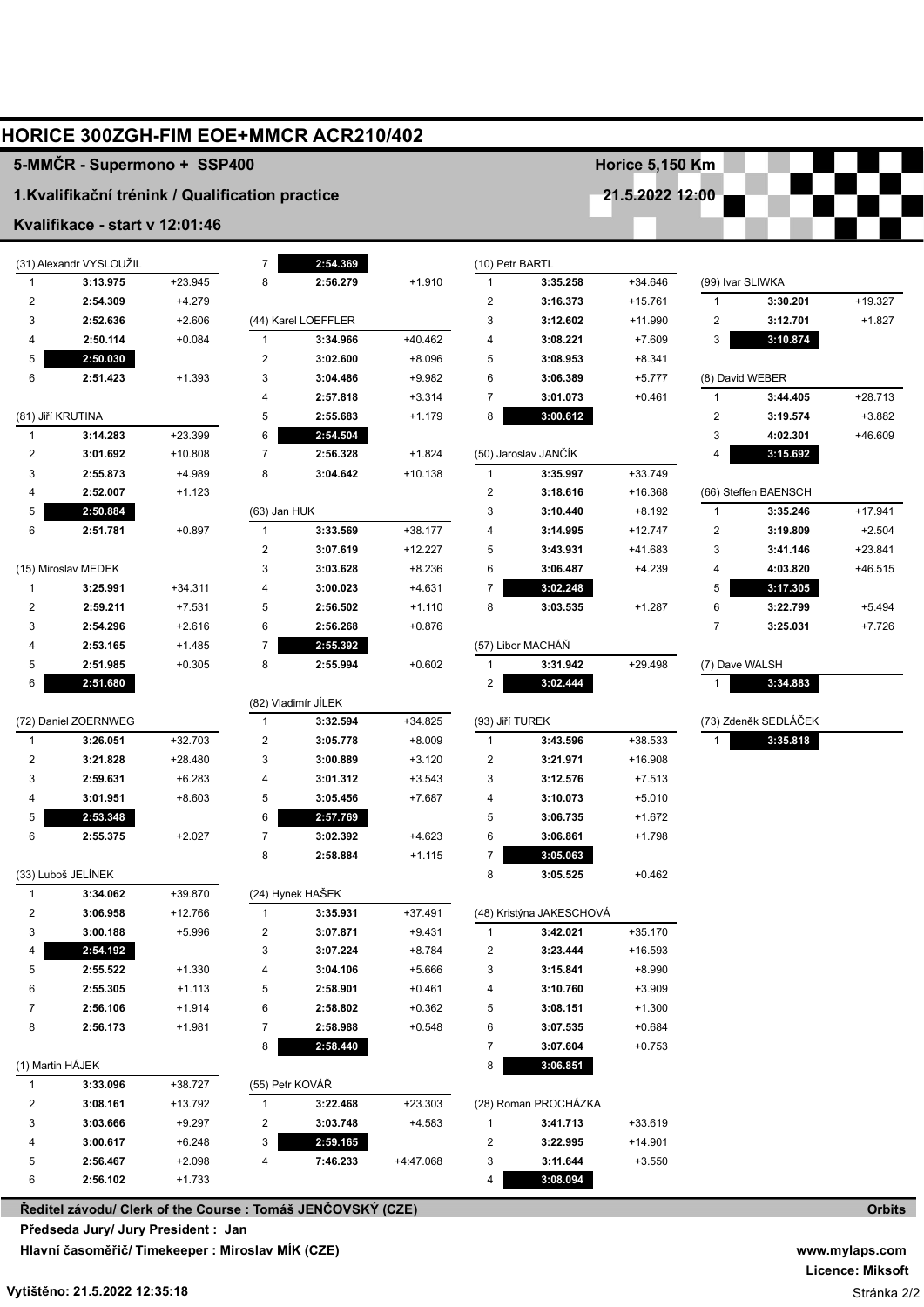|                |              |                                                  |                 |            |             | <b>HORICE 300ZGH-FIM EOE+MMCR ACR210/402</b> |                                                  |                        |                         |                |     |                    | Dle nejlepšího času kola   |
|----------------|--------------|--------------------------------------------------|-----------------|------------|-------------|----------------------------------------------|--------------------------------------------------|------------------------|-------------------------|----------------|-----|--------------------|----------------------------|
|                |              | 5-MMČR - Supermono + SSP400                      |                 |            |             |                                              |                                                  | <b>Horice 5,150 Km</b> |                         |                |     |                    |                            |
|                |              |                                                  |                 |            |             |                                              |                                                  | 21.5.2022 16:45        |                         |                |     |                    |                            |
|                |              | 2. Kvalifikační trénink / Qualification practice |                 |            |             |                                              |                                                  |                        |                         |                |     |                    |                            |
|                |              | Kvalifikace - start v 16:47:08                   |                 |            |             |                                              |                                                  |                        |                         |                |     |                    |                            |
| Pos            |              | <b>StN Driver</b>                                |                 | NAT        | <b>FMN</b>  | Make                                         | Team                                             | Best                   | In                      | Dif            | Lps | Km/h               | СI                         |
| 1              | 69           | <b>NAJMAN</b>                                    | Petr            | CZ         | <b>ACCR</b> | Honda 450 JP                                 | Festa Profi nářadí by North Czech                | 2:27.600               | 4                       |                | 7   | 125,610            | Supermono                  |
| $\overline{2}$ | 12           | <b>VYSLOUŽIL</b>                                 | Dan             | <b>CZ</b>  | <b>ACCR</b> | Honda 400                                    | <b>VDR Blasting</b>                              | 2:32.405               | 8                       | 4.805          | 8   | 121,650            | <b>SSP400</b>              |
| 3              | 52           | <b>LOUČKA</b>                                    | František       | <b>CZ</b>  | <b>ACCR</b> | Indian 700                                   |                                                  | 2:33.094               | 5                       | 5.494          | 8   | 121,102            | Supermono                  |
| 4              | 6            | <b>LADDE</b>                                     | Ivo             | CН         | <b>FMS</b>  | Krämer HKR Evo 690                           | Krämer Motorcycles                               | 2:33.310               | 3                       | 5.710          | 10  | 120,931            | Supermono                  |
| 5              | 79           | ŘEZÁČ                                            | <b>David</b>    | CZ         | <b>ACCR</b> | <b>HDR 450</b>                               | <b>MotoProsek Racing</b>                         | 2:33.385               | 10                      | 5.785          | 10  | 120,872            | Supermono                  |
| 6              | 51           | <b>PLICHTA</b>                                   | Petr            | CZ         | <b>ACCR</b> | Honda 400                                    |                                                  | 2:34.047               | $\overline{\mathbf{4}}$ | 6.447          | 5   | 120,353            | <b>SSP400</b>              |
| $\overline{7}$ | 18           | <b>KAMENICKÝ</b>                                 | Libor           | <b>CZ</b>  | <b>ACCR</b> | Mali Ahra 800                                | Hydrohrom, Denicol, Amk Hořice                   | 2:37.268               | 8                       | 9.668          | 9   | 117,888            | Supermono                  |
| 8              | 37           | <b>VOJTKO</b>                                    | Ladislav        | CZ         | <b>ACCR</b> | <b>MKR MKT 6900</b>                          |                                                  | 2:37.277               | $\overline{7}$          | 9.677          | 9   | 117,881            |                            |
| 9              | 72           | <b>ZOERNWEG</b>                                  | <b>Daniel</b>   | D          | <b>DMSB</b> |                                              | <b>MK Racing</b>                                 |                        | 8                       |                | 9   |                    | Supermono                  |
| 10             | 11           | <b>CHOVANEC</b>                                  | Daniel          | <b>SVK</b> | <b>SMF</b>  | <b>MZ Supermono</b><br>Kawasaki ZXR 400      | <b>Team Zőrnweg</b><br><b>LAKI RACING GARAGE</b> | 2:37.583<br>2:37.591   | 9                       | 9.983<br>9.991 | 9   | 117,652<br>117,646 | Supermono<br><b>SSP400</b> |
| 11             | 29           | <b>HORÁK</b>                                     | <b>Patrik</b>   | <b>CZ</b>  | <b>ACCR</b> | Kawasaki ZXR 400                             | Predátor racing Moravany                         | 2:38.270               | 8                       | 10.670         | 9   |                    | <b>SSP400</b>              |
| 12             | 85           | JANČÍK                                           | Pavel           | CZ         | <b>ACCR</b> | <b>KTM 690</b>                               |                                                  | 2:39.047               | 9                       |                | 9   | 117,142            |                            |
| 13             | 84           | <b>HANZALIK</b>                                  |                 | <b>SVK</b> | <b>SMF</b>  |                                              |                                                  |                        | 8                       | 11.447         | 8   | 116,569            | Supermono                  |
|                |              | <b>KRUŠINA</b>                                   | Milan           |            |             | Kawasaki ZXR 400                             |                                                  | 2:39.415               | 3                       | 11.815         | 9   | 116,300            | <b>SSP400</b>              |
| 14             | 83<br>70     | <b>NĚMEČEK</b>                                   | Ludovít         | <b>SVK</b> | <b>SMF</b>  | Kawasaki ZXR 400<br>JF 690                   | <b>KRUSA RT</b>                                  | 2:39.455               | 9                       | 11.855         |     | 116,271            | <b>SSP400</b>              |
| 15             |              |                                                  | Marek           | <b>CZ</b>  | <b>ACCR</b> |                                              | <b>MotoProsek Racing</b>                         | 2:39.956               |                         | 12.356         | 10  | 115,907            | Supermono                  |
| 16             | 40           | <b>WILHELM</b>                                   | Mario           | D          | <b>DMSB</b> | MZ 686 Scorpion                              |                                                  | 2:41.738               | 8                       | 14.138         | 8   | 114,630            | Supermono                  |
| 17             | 88           | <b>JAKL</b>                                      | Václav          | CZ         | <b>ACCR</b> | <b>KTM 654</b>                               | Motoklub Věčná Jízda                             | 2:42.532               | 3                       | 14.932         | 7   | 114,070            | Supermono                  |
| 18             | 34           | <b>WALTER</b>                                    | Lukáš           | <b>CZ</b>  | <b>ACCR</b> | Kawasaki ZXR 400                             |                                                  | 2:43.011               | 4                       | 15.411         | 9   | 113,735            | <b>SSP400</b>              |
| 19             | 55           | <b>KOVÁŘ</b>                                     | Petr            | CZ         | <b>ACCR</b> | <b>KTM 690</b>                               | <b>JGM Road Racing Team</b>                      | 2:45.076               | 8                       | 17.476         | 9   | 112,312            | Supermono                  |
| 20             | 81           | <b>KRUTINA</b>                                   | Jiří            | CZ         | <b>ACCR</b> | Kawasaki ZXR 400                             | <b>Motoklasik Vranovice/novok</b>                | 2:46.565               | 9                       | 18.965         | 9   | 111,308            | <b>SSP400</b>              |
| 21             | 15           | <b>MEDEK</b>                                     | <b>Miroslav</b> | CZ         | <b>SMF</b>  | Honda CBR 400                                | Motoman-Brno CSO-Kovoobrábě                      | 2:47.890               | 5                       | 20.290         | 7   | 110,429            | <b>SSP400</b>              |
| 22             | 31           | <b>VYSLOUŽIL</b>                                 | Alexandr        | CZ         | <b>ACCR</b> | Honda VFR 400                                |                                                  | 2:48.292               | 5                       | 20.692         | 5   | 110,166            | <b>SSP400</b>              |
| 23             | 28           | <b>PROCHÁZKA</b>                                 | Roman           | CZ         | <b>ACCR</b> | Kawasaki ZXR 400                             | <b>NASA Racing Team</b>                          | 2:48.902               | 9                       | 21.302         | 9   | 109,768            | <b>SSP400</b>              |
| 24             | 63           | <b>HUK</b>                                       | Jan             | CZ         | <b>ACCR</b> | <b>KTM 690</b>                               | Roháč a Fejta                                    | 2:49.053               | 6                       | 21.453         | 8   | 109,670            | Supermono                  |
| 25             | $\mathbf{1}$ | <b>HÁJEK</b>                                     | <b>Martin</b>   | CZ         | <b>ACCR</b> | Kawasaki ZXR 400                             | Pure legacy racing                               | 2:49.305               | 9                       | 21.705         | 9   | 109,507            | <b>SSP400</b>              |
| 26             | 89           | <b>BAČA</b>                                      | <b>Martin</b>   | CZ         | <b>ACCR</b> | Honda RVF 400 R                              | Bači Racing Team                                 | 2:49.749               | $\mathbf{2}$            | 22.149         | 2   | 109,220            | <b>SSP400</b>              |
| 27             | 57           | <b>MACHÁŇ</b>                                    | Libor           | CZ         | <b>ACCR</b> | <b>KTM 690</b>                               | <b>ML Motorsport</b>                             | 2:49.920               | 8                       | 22.320         | 9   | 109.110            | Supermono                  |
| 28             | 33           | <b>JELÍNEK</b>                                   | Luboš           | <b>CZ</b>  | <b>ACCR</b> | Husqvarna 700                                | <b>Kevex Romik Team</b>                          | 2:51.009               | 9                       | 23.409         | 9   | 108,415            | Supermono                  |
| 29             | 73           | <b>SEDLÁČEK</b>                                  | Zdeněk          | CZ         | <b>ACCR</b> | <b>KTM 690</b>                               |                                                  | 2:51.374               | 8                       | 23.774         | 9   | 108,184            | Supermono                  |
| 30             | 82           | <b>JILEK</b>                                     | Vladimír        | CZ         | <b>ACCR</b> | Kawasaki ZXR 400                             | <b>Motoklasik Vranovice</b>                      | 2:52.535               | 6                       | 24.935         | 9   | 107,456            | <b>SSP400</b>              |
| 31             | 44           | <b>LOEFFLER</b>                                  | Karel           | CZ         | <b>ACCR</b> | Kawasali ZXR 400                             | <b>Pirat Racing</b>                              | 2:53.903               | 8                       | 26.303         | 9   | 106,611            | <b>SSP400</b>              |
| 32             | 24           | <b>HAŠEK</b>                                     | Hynek           | <b>CZ</b>  | <b>ACCR</b> | Honda VFR 400                                |                                                  | 2:55.748               | 8                       | 28.148         | 8   | 105,492            | <b>SSP400</b>              |
| 33             | 50           | <b>JANČÍK</b>                                    | Jaroslav        | CZ         | <b>ACCR</b> | <b>KTM 690</b>                               |                                                  | 2:56.253               | 8                       | 28.653         | 8   | 105,190            | Supermono                  |
| 34             | 10           | <b>BARTL</b>                                     | Petr            | CZ         | <b>ACCR</b> | Kawasaki ZXR 400                             | <b>AVZO OKT</b>                                  | 3:00.304               | 4                       | 32.704         | 8   | 102,826            | <b>SSP400</b>              |
| 35             | 99           | <b>SLIWKA</b>                                    | Ivar            | CZ         | <b>SMF</b>  | Honda VFR 400                                |                                                  | 3:02.179               | 6                       | 34.579         | 8   | 101,768            | <b>SSP400</b>              |
| 36             | 48           | <b>JAKESCHOVÁ</b>                                | Kristýna        | CZ         | <b>ACCR</b> | Kawasaki ZXR 400                             | AdrenalinOil/Dafit                               | 3:05.509               | $\overline{7}$          | 37.909         | 8   | 99.941             | <b>SSP400</b>              |
| 37             | 66           | <b>BAENSCH</b>                                   | <b>Steffen</b>  | D          | <b>DMSB</b> | Over OV-11R                                  |                                                  | 3:07.144               | 6                       | 39.544         | 8   | 99,068             | Supermono                  |
| 38             | 8            | <b>WEBER</b>                                     | <b>David</b>    | D          | <b>DMSB</b> | <b>Honda 400 NC 30</b>                       | <b>Motoklasik Vranovice/ Novok</b>               | 3:11.376               | $\overline{7}$          | 43.776         | 8   | 96,877             | <b>SSP400</b>              |
| 39             | 93           | <b>TUREK</b>                                     | Jiří            | CZ         | <b>ACCR</b> | <b>KTM 660</b>                               |                                                  |                        | $\mathbf 0$             |                |     |                    | Supermono                  |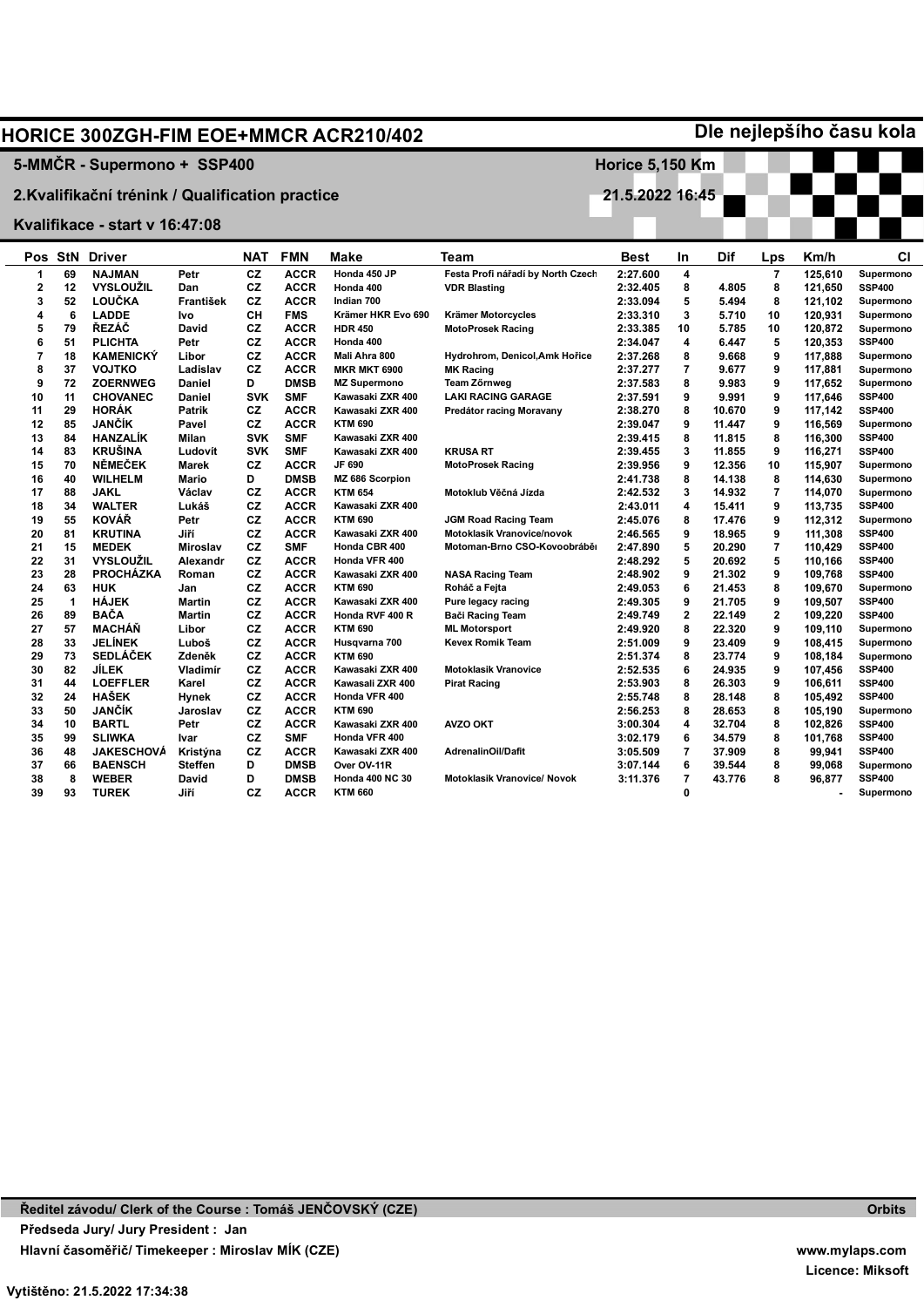|                              |                                |                                                  |                         | <b>HORICE 300ZGH-FIM EOE+MMCR ACR210/402</b>                |                     |                         |                      |                        |                                |                      |                      |
|------------------------------|--------------------------------|--------------------------------------------------|-------------------------|-------------------------------------------------------------|---------------------|-------------------------|----------------------|------------------------|--------------------------------|----------------------|----------------------|
|                              |                                | 5-MMČR - Supermono + SSP400                      |                         |                                                             |                     |                         |                      | <b>Horice 5,150 Km</b> |                                |                      |                      |
|                              |                                | 2. Kvalifikační trénink / Qualification practice |                         |                                                             |                     |                         |                      | 21.5.2022 16:45        |                                |                      |                      |
|                              | Kvalifikace - start v 16:47:08 |                                                  |                         |                                                             |                     |                         |                      |                        |                                |                      |                      |
|                              |                                |                                                  |                         |                                                             |                     |                         |                      |                        |                                |                      |                      |
|                              |                                |                                                  | $\overline{7}$          | 2:35.710                                                    | $+2.325$            | 4                       | 2:42.095             | $+4.504$               |                                |                      |                      |
|                              | (69) Petr NAJMAN               |                                                  | 8                       | 2:39.817                                                    | $+6.432$            | 5                       | 2:41.707             | $+4.116$               |                                | (70) Marek NĚMEČEK   |                      |
| $\mathbf{1}$                 | 2:39.648                       | $+12.048$                                        | 9<br>10                 | 2:34.561<br>2:33.385                                        | $+1.176$            | 6<br>$\overline{7}$     | 2:38.087             | $+0.496$               | $\mathbf{1}$<br>$\overline{c}$ | 2:50.244<br>2:40.614 | $+10.288$            |
| $\overline{\mathbf{c}}$<br>3 | 2:32.197<br>2:28.494           | $+4.597$<br>$+0.894$                             |                         |                                                             |                     | 8                       | 2:39.060<br>2:38.184 | $+1.469$<br>$+0.593$   | 3                              | 2:40.909             | $+0.658$<br>$+0.953$ |
| 4                            | 2:27.600                       |                                                  |                         | (51) Petr PLICHTA                                           |                     | 9                       | 2:37.591             |                        | 4                              | 2:42.776             | $+2.820$             |
| 5                            | 2:36.681                       | $+9.081$                                         | $\mathbf{1}$            | 3:04.253                                                    | $+30.206$           |                         |                      |                        | 5                              | 2:43.203             | $+3.247$             |
| 6                            | 2:50.086                       | $+22.486$                                        | $\overline{2}$          | 2:36.842                                                    | $+2.795$            |                         | (29) Patrik HORÁK    |                        | 6                              | 2:50.992             | $+11.036$            |
| $\overline{7}$               | 9:37.354                       | +7:09.754                                        | 3                       | 2:35.108                                                    | $+1.061$            | $\mathbf{1}$            | 3:26.123             | $+47.853$              | $\overline{7}$                 | 2:43.565             | $+3.609$             |
|                              |                                |                                                  | $\overline{4}$          | 2:34.047                                                    |                     | $\overline{\mathbf{c}}$ | 2:47.853             | $+9.583$               | 8                              | 2:43.757             | $+3.801$             |
|                              | (12) Dan VYSLOUŽIL             |                                                  | 5                       | 2:59.120                                                    | $+25.073$           | 3                       | 2:40.388             | $+2.118$               | 9                              | 2:39.956             |                      |
| $\mathbf{1}$                 | 3:02.379                       | $+29.974$                                        |                         |                                                             |                     | 4                       | 2:39.914             | $+1.644$               | 10                             | 2:40.072             | $+0.116$             |
| 2                            | 2:51.687                       | $+19.282$                                        |                         | (18) Libor KAMENICKÝ                                        |                     | 5                       | 2:39.649             | $+1.379$               |                                |                      |                      |
| 3                            | 2:40.245                       | $+7.840$                                         | $\mathbf{1}$            | 3:06.679                                                    | $+29.411$           | 6                       | 2:39.553             | $+1.283$               |                                | (40) Mario WILHELM   |                      |
| 4                            | 2:36.237                       | $+3.832$                                         | $\overline{\mathbf{c}}$ | 2:48.601                                                    | $+11.333$           | 7                       | 2:39.405             | $+1.135$               | 1                              | 3:18.573             | $+36.835$            |
| 5                            | 2:34.720                       | $+2.315$                                         | 3                       | 2:38.489                                                    | $+1.221$            | 8                       | 2:38.270             |                        | 2                              | 3:05.537             | +23.799              |
| 6                            | 2:39.901                       | $+7.496$                                         | $\overline{4}$          | 2:38.849                                                    | $+1.581$            | 9                       | 2:38.311             | $+0.041$               | 3                              | 3:51.529             | +1:09.791            |
| 7                            | 3:25.407                       | $+53.002$                                        | 5                       | 2:37.824                                                    | $+0.556$            |                         |                      |                        | 4                              | 2:48.049             | $+6.311$             |
| 8                            | 2:32.405                       |                                                  | 6                       | 3:49.584                                                    | $+1:12.316$         |                         | (85) Pavel JANČÍK    |                        | 5                              | 2:52.615             | +10.877              |
|                              |                                |                                                  | $\overline{7}$          | 2:44.953                                                    | $+7.685$            | $\mathbf{1}$            | 3:08.521             | $+29.474$              | 6                              | 2:42.448             | $+0.710$             |
|                              | (52) František LOUČKA          |                                                  | 8                       | 2:37.268                                                    |                     | $\overline{\mathbf{c}}$ | 2:51.625             | $+12.578$              | $\overline{7}$                 | 2:53.807             | $+12.069$            |
| $\mathbf{1}$                 | 3:11.518                       | $+38.424$                                        | 9                       | 2:38.319                                                    | $+1.051$            | 3                       | 2:42.830             | $+3.783$               | 8                              | 2:41.738             |                      |
| $\overline{2}$               | 2:37.114                       | $+4.020$                                         |                         |                                                             |                     | 4                       | 2:39.252             | $+0.205$               |                                |                      |                      |
| 3                            | 3:04.018                       | $+30.924$                                        |                         | (37) Ladislav VOJTKO                                        |                     | 5                       | 2:39.901             | $+0.854$               | (88) Václav JAKL               |                      |                      |
| 4                            | 4:03.769                       | $+1:30.675$                                      | 1                       | 3:17.646                                                    | $+40.369$           | 6                       | 3:12.586             | +33.539                | 1                              | 2:49.896             | $+7.364$             |
| 5                            | 2:33.094                       |                                                  | $\overline{\mathbf{c}}$ | 2:58.830                                                    | $+21.553$           | 7                       | 3:44.387             | $+1:05.340$            | 2                              | 2:43.004             | $+0.472$             |
| 6                            | 2:33.834                       | $+0.740$                                         | 3                       | 2:46.058                                                    | $+8.781$            | 8                       | 2:40.327             | $+1.280$               | 3                              | 2:42.532             |                      |
| 7                            | 2:45.500                       | $+12.406$                                        | 4                       | 2:40.372                                                    | $+3.095$            | 9                       | 2:39.047             |                        | 4                              | 2:43.094             | $+0.562$             |
| 8                            | 2:37.770                       | $+4.676$                                         | 5                       | 2:38.545                                                    | $+1.268$            |                         |                      |                        | 5                              | 2:44.112             | $+1.580$             |
|                              |                                |                                                  | 6                       | 2:38.427                                                    | $+1.150$            |                         | (84) Milan HANZALÍK  |                        | 6                              | 2:50.785             | $+8.253$             |
| (6) Ivo LADDE                |                                |                                                  | $\overline{7}$          | 2:37.277                                                    |                     | 1                       | 3:26.271             | +46.856                | $\overline{7}$                 | 2:50.625             | $+8.093$             |
| $\mathbf{1}$                 | 2:40.554                       | $+7.244$                                         | 8                       | 2:37.470                                                    | $+0.193$            | 2                       | 3:18.387             | +38.972                |                                |                      |                      |
| 2                            | 2:34.670                       | $+1.360$                                         | 9                       | 2:38.010                                                    | $+0.733$            | 3                       | 4:26.617             | +1:47.202              |                                | (34) Lukáš WALTER    |                      |
| 3                            | 2:33.310                       |                                                  |                         |                                                             |                     | 4                       | 2:41.564             | $+2.149$               | 1                              | 3:04.708             | +21.697              |
| 4                            | 2:34.692                       | $+1.382$                                         |                         | (72) Daniel ZOERNWEG                                        |                     | 5                       | 2:40.124             | $+0.709$               | 2                              | 2:52.682             | $+9.671$             |
| 5<br>6                       | 2:36.743                       | $+3.433$                                         | $\mathbf{1}$            | 3:10.809<br>3:07.427                                        | +33.226             | 6                       | 2:42.853             | $+3.438$               | 3                              | 2:48.228             | $+5.217$             |
| 7                            | 2:35.309<br>2:38.673           | $+1.999$<br>$+5.363$                             | 2<br>3                  | 2:55.921                                                    | $+29.844$           | 7<br>8                  | 2:41.076<br>2:39.415 | $+1.661$               | 4<br>5                         | 2:43.011             | $+1.342$             |
| 8                            | 2:40.511                       | $+7.201$                                         | 4                       | 2:44.809                                                    | +18.338<br>$+7.226$ |                         |                      |                        | 6                              | 2:44.353<br>2:43.821 | $+0.810$             |
| 9                            | 2:33.462                       | $+0.152$                                         | 5                       | 2:46.680                                                    | $+9.097$            |                         | (83) Ludovít KRUŠINA |                        | 7                              | 2:44.330             | $+1.319$             |
| 10                           | 2:35.066                       | $+1.756$                                         | 6                       | 2:42.977                                                    | $+5.394$            | -1                      | 3:26.129             | +46.674                | 8                              | 2:44.822             | $+1.811$             |
|                              |                                |                                                  | $\overline{7}$          | 2:45.607                                                    | $+8.024$            | 2                       | 2:45.792             | $+6.337$               | 9                              | 2:45.381             | $+2.370$             |
|                              | (79) David ŘEZÁČ               |                                                  | 8                       | 2:37.583                                                    |                     | 3                       | 2:39.455             |                        |                                |                      |                      |
| 1                            | 2:47.573                       | +14.188                                          | 9                       | 2:37.735                                                    | +0.152              | 4                       | 2:40.690             | $+1.235$               | (55) Petr KOVÁŘ                |                      |                      |
| 2                            | 2:38.457                       | $+5.072$                                         |                         |                                                             |                     | 5                       | 2:39.696             | $+0.241$               | 1                              | 3:08.094             | $+23.018$            |
| 3                            | 2:38.241                       | +4.856                                           |                         | (11) Daniel CHOVANEC                                        |                     | 6                       | 2:41.755             | $+2.300$               | 2                              | 3:02.970             | $+17.894$            |
| 4                            | 2:38.042                       | $+4.657$                                         | $\mathbf{1}$            | 3:08.248                                                    | $+30.657$           | 7                       | 2:39.978             | $+0.523$               | 3                              | 3:01.124             | +16.048              |
| 5                            | 2:39.380                       | $+5.995$                                         | 2                       | 2:48.541                                                    | $+10.950$           | 8                       | 2:39.586             | $+0.131$               | 4                              | 2:51.272             | $+6.196$             |
| 6                            | 2:36.508                       | $+3.123$                                         | 3                       | 2:41.420                                                    | +3.829              | 9                       | 2:39.652             | $+0.197$               | 5                              | 2:48.686             | $+3.610$             |
|                              |                                |                                                  |                         | Ředitel závodu/ Clerk of the Course : Tomáš JENČOVSKÝ (CZE) |                     |                         |                      |                        |                                |                      | <b>Orbits</b>        |

**Ředitel závodu/ Clerk of the Course : Tomáš JENČOVSKÝ (CZE) Předseda Jury/ Jury President : Jan ADÁMEK (CZE) Hlavní časoměřič/ Timekeeper : Miroslav MÍK (CZE)**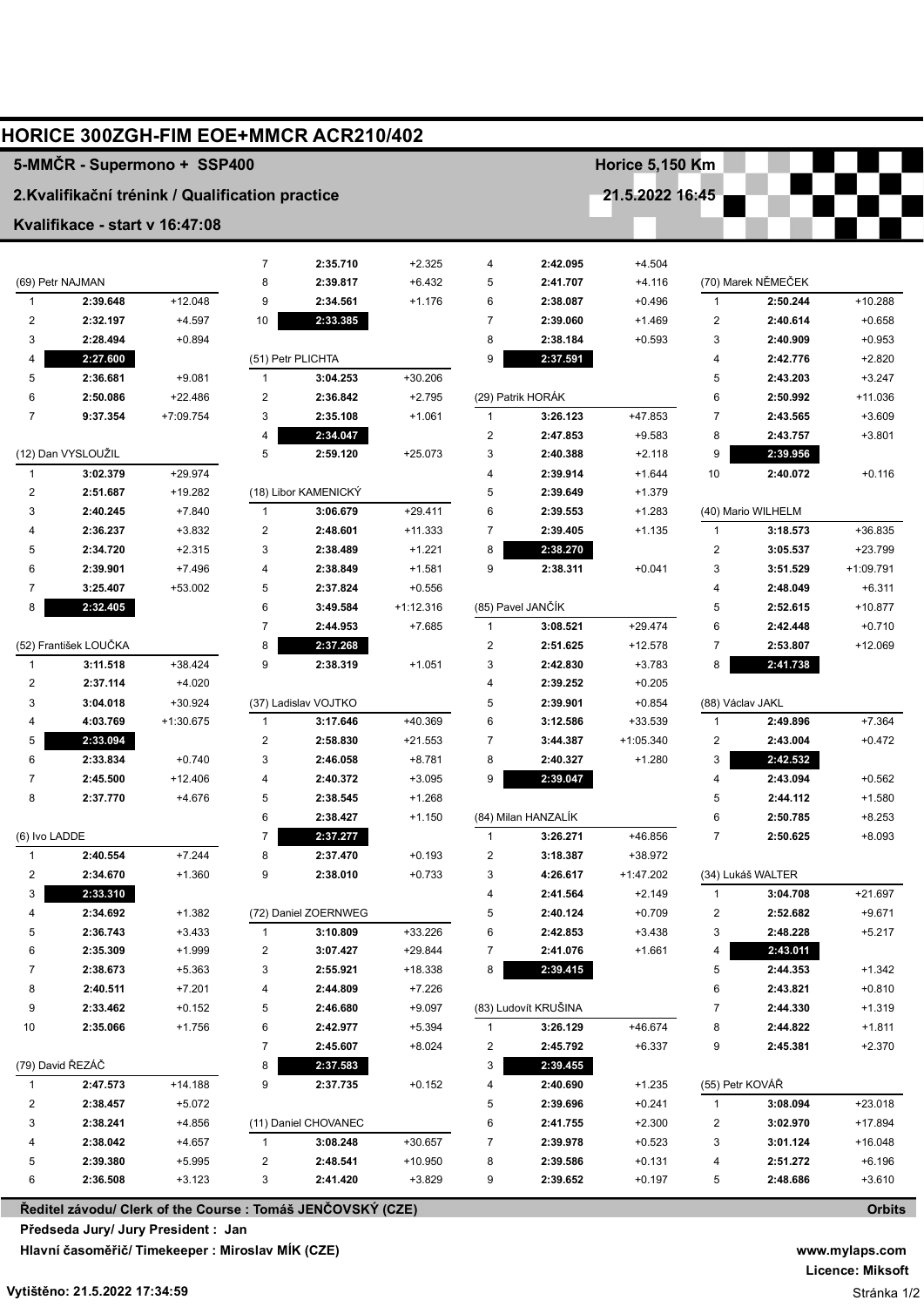|                         | <b>HORICE 300ZGH-FIM EOE+MMCR ACR210/402</b>     |           |                         |                                                             |           |                 |                      |                        |                         |                          |                      |
|-------------------------|--------------------------------------------------|-----------|-------------------------|-------------------------------------------------------------|-----------|-----------------|----------------------|------------------------|-------------------------|--------------------------|----------------------|
|                         | 5-MMČR - Supermono + SSP400                      |           |                         |                                                             |           |                 |                      | <b>Horice 5,150 Km</b> |                         |                          |                      |
|                         | 2. Kvalifikační trénink / Qualification practice |           |                         |                                                             |           |                 |                      | 21.5.2022 16:45        |                         |                          |                      |
|                         | Kvalifikace - start v 16:47:08                   |           |                         |                                                             |           |                 |                      |                        |                         |                          |                      |
| 6                       | 2:50.376                                         | $+5.300$  | 6                       | 2:49.053                                                    |           | 8               | 2:51.374             |                        | 4                       | 3:00.304                 |                      |
| 7                       | 2:46.956                                         | $+1.880$  | $\overline{7}$          | 2:53.938                                                    | +4.885    | 9               | 2:57.780             | $+6.406$               | 5                       | 3:01.487                 | $+1.183$             |
| 8                       | 2:45.076                                         |           | 8                       | 7:05.750                                                    | +4:16.697 |                 |                      |                        | 6                       | 3:01.630                 | $+1.326$             |
| 9                       | 2:46.116                                         | $+1.040$  |                         |                                                             |           |                 | (82) Vladimír JÍLEK  |                        | 7                       | 3:00.921                 | $+0.617$             |
|                         |                                                  |           |                         | (1) Martin HÁJEK                                            |           | $\mathbf{1}$    | 3:25.393             | +32.858                | 8                       | 3:00.564                 | $+0.260$             |
|                         | (81) Jiří KRUTINA                                |           | $\mathbf{1}$            | 3:21.990                                                    | $+32.685$ | 2               | 3:08.295             | $+15.760$              |                         |                          |                      |
| $\mathbf{1}$            | 3:21.253                                         | +34.688   | $\overline{2}$          | 3:03.971                                                    | $+14.666$ | 3               | 2:57.906             | $+5.371$               |                         | (99) Ivar SLIWKA         |                      |
| $\overline{2}$          | 3:08.707                                         | $+22.142$ | 3                       | 3:00.481                                                    | $+11.176$ | 4               | 2:52.728             | $+0.193$               | 1                       | 3:24.528                 | $+22.349$            |
| 3                       | 2:54.086                                         | $+7.521$  | $\overline{4}$          | 2:56.095                                                    | $+6.790$  | 5               | 2:53.866             | $+1.331$               | $\overline{2}$          | 3:09.817                 | $+7.638$             |
| 4                       | 2:49.886                                         | $+3.321$  | 5                       | 2:53.972                                                    | $+4.667$  | 6               | 2:52.535             |                        | 3                       | 3:09.193                 | $+7.014$             |
| 5                       | 2:50.516                                         | $+3.951$  | 6                       | 2:52.260                                                    | $+2.955$  | $\overline{7}$  | 2:54.919             | $+2.384$               | 4                       | 3:06.827                 | $+4.648$             |
| 6                       | 2:47.977                                         | $+1.412$  | $\overline{7}$          | 3:03.412                                                    | $+14.107$ | 8               | 2:55.065             | $+2.530$               | 5                       | 3:03.616                 | $+1.437$             |
| 7                       | 2:46.734                                         | $+0.169$  | 8                       | 2:52.254                                                    | $+2.949$  | 9               | 2:53.490             | $+0.955$               | 6                       | 3:02.179                 |                      |
| 8                       | 2:47.754                                         | $+1.189$  | 9                       | 2:49.305                                                    |           |                 |                      |                        | $\overline{7}$          | 3:03.416                 | $+1.237$             |
| 9                       | 2:46.565                                         |           |                         |                                                             |           |                 | (44) Karel LOEFFLER  |                        | 8                       | 3:03.047                 | $+0.868$             |
|                         |                                                  |           |                         | (89) Martin BAČA                                            |           | 1               | 3:06.796             | $+12.893$              |                         |                          |                      |
|                         | (15) Miroslav MEDEK                              |           | $\mathbf{1}$            | 3:07.759                                                    | $+18.010$ | 2               | 2:54.914             | $+1.011$               |                         | (48) Kristýna JAKESCHOVÁ |                      |
| $\mathbf{1}$            | 3:12.917                                         | $+25.027$ | $\overline{2}$          | 2:49.749                                                    |           | 3               | 2:55.669             | $+1.766$               | 1                       | 3:26.920                 | $+21.411$            |
| $\overline{\mathbf{c}}$ | 2:51.075                                         | $+3.185$  |                         |                                                             |           | 4               | 2:56.517             | $+2.614$               | $\overline{\mathbf{c}}$ | 3:15.918                 | $+10.409$            |
| 3                       | 2:51.883                                         | $+3.993$  |                         | (57) Libor MACHÁŇ                                           |           | 5               | 2:56.425             | $+2.522$               | 3                       | 3:09.360                 | $+3.851$             |
| 4                       | 2:49.017                                         | $+1.127$  | $\mathbf{1}$            | 3:27.633                                                    | $+37.713$ | 6               | 2:59.677             | $+5.774$               | 4                       | 3:13.675                 | $+8.166$             |
| 5                       | 2:47.890                                         |           | $\overline{\mathbf{c}}$ | 3:06.452                                                    | $+16.532$ | 7               | 2:54.013             | $+0.110$               | 5                       | 3:09.444                 | $+3.935$             |
| 6                       | 2:48.790                                         | $+0.900$  | 3                       | 3:00.590                                                    | $+10.670$ | 8               | 2:53.903             |                        | 6                       | 3:07.979                 | $+2.470$             |
| $\overline{7}$          | 2:49.414                                         | $+1.524$  | 4                       | 2:54.816                                                    | +4.896    | 9               | 2:55.300             | $+1.397$               | 7                       | 3:05.509                 |                      |
|                         |                                                  |           | 5                       | 2:54.035                                                    | $+4.115$  |                 |                      |                        | 8                       | 3:07.702                 | $+2.193$             |
|                         | (31) Alexandr VYSLOUŽIL                          |           | 6                       | 2:52.122                                                    | $+2.202$  |                 | (24) Hynek HAŠEK     |                        |                         |                          |                      |
| $\mathbf{1}$            | 3:26.462                                         | $+38.170$ | $\overline{7}$          | 2:51.375                                                    | $+1.455$  | $\mathbf{1}$    | 3:27.199             | $+31.451$              |                         | (66) Steffen BAENSCH     |                      |
| 2                       | 2:54.977                                         | $+6.685$  | 8<br>9                  | 2:49.920<br>2:51.160                                        |           | 2<br>3          | 3:06.866             | $+11.118$              | 1<br>$\overline{2}$     | 3:29.583                 | +22.439              |
| 3                       | 2:55.697                                         | $+7.405$  |                         |                                                             | $+1.240$  |                 | 3:02.096             | $+6.348$               |                         | 3:16.955                 | $+9.811$             |
| 4<br>5                  | 2:50.230<br>2:48.292                             | $+1.938$  |                         | (33) Luboš JELÍNEK                                          |           | 4<br>5          | 2:58.752<br>2:58.520 | $+3.004$               | 3<br>4                  | 3:15.423                 | $+8.279$<br>$+6.617$ |
|                         |                                                  |           | 1                       | 3:17.214                                                    | $+26.205$ | 6               | 2:58.042             | $+2.772$               | 5                       | 3:13.761                 | $+7.259$             |
|                         | (28) Roman PROCHÁZKA                             |           | 2                       | 3:09.827                                                    | +18.818   | 7               | 2:56.784             | $+2.294$<br>$+1.036$   | 6                       | 3:14.403<br>3:07.144     |                      |
| $\mathbf{1}$            | 3:20.879                                         | +31.977   | 3                       | 2:59.046                                                    | $+8.037$  | 8               | 2:55.748             |                        | $\overline{7}$          | 3:09.404                 | $+2.260$             |
| 2                       | 2:59.719                                         | $+10.817$ | 4                       | 2:55.501                                                    | $+4.492$  |                 |                      |                        | 8                       | 3:09.727                 | $+2.583$             |
| 3                       | 2:56.877                                         | $+7.975$  | 5                       | 2:54.005                                                    | $+2.996$  |                 | (50) Jaroslav JANČÍK |                        |                         |                          |                      |
| 4                       | 2:53.855                                         | $+4.953$  | 6                       | 2:54.017                                                    | $+3.008$  | -1              | 3:28.479             | $+32.226$              |                         | (8) David WEBER          |                      |
| 5                       | 2:53.034                                         | +4.132    | $\overline{7}$          | 2:54.190                                                    | $+3.181$  | 2               | 3:15.820             | +19.567                | $\mathbf{1}$            | 3:27.898                 | $+16.522$            |
| 6                       | 2:50.738                                         | $+1.836$  | 8                       | 2:54.491                                                    | $+3.482$  | 3               | 3:11.174             | +14.921                | 2                       | 3:16.862                 | $+5.486$             |
| 7                       | 2:51.428                                         | $+2.526$  | 9                       | 2:51.009                                                    |           | 4               | 3:02.436             | $+6.183$               | 3                       | 3:17.165                 | $+5.789$             |
| 8                       | 2:50.699                                         | $+1.797$  |                         |                                                             |           | 5               | 3:01.376             | $+5.123$               | 4                       | 3:18.468                 | $+7.092$             |
| 9                       | 2:48.902                                         |           |                         | (73) Zdeněk SEDLÁČEK                                        |           | 6               | 3:01.120             | +4.867                 | 5                       | 3:13.961                 | $+2.585$             |
|                         |                                                  |           | 1                       | 3:17.623                                                    | $+26.249$ | 7               | 2:59.152             | $+2.899$               | 6                       | 3:16.215                 | $+4.839$             |
| (63) Jan HUK            |                                                  |           | $\overline{\mathbf{c}}$ | 3:02.229                                                    | +10.855   | 8               | 2:56.253             |                        | 7                       | 3:11.376                 |                      |
| $\mathbf{1}$            | 3:17.583                                         | $+28.530$ | 3                       | 2:54.937                                                    | $+3.563$  |                 |                      |                        | 8                       | 3:11.624                 | $+0.248$             |
| $\overline{\mathbf{c}}$ | 3:02.693                                         | $+13.640$ | 4                       | 2:52.562                                                    | $+1.188$  | (10) Petr BARTL |                      |                        |                         |                          |                      |
| 3                       | 2:59.335                                         | $+10.282$ | 5                       | 2:52.441                                                    | $+1.067$  | 1               | 3:17.507             | $+17.203$              |                         |                          |                      |
| 4                       | 2:50.941                                         | $+1.888$  | 6                       | 2:54.063                                                    | $+2.689$  | 2               | 3:07.622             | $+7.318$               |                         |                          |                      |
| 5                       | 2:50.713                                         | $+1.660$  | $\overline{7}$          | 2:52.303                                                    | $+0.929$  | 3               | 3:05.331             | $+5.027$               |                         |                          |                      |
|                         |                                                  |           |                         |                                                             |           |                 |                      |                        |                         |                          |                      |
|                         |                                                  |           |                         | Ředitel závodu/ Clerk of the Course : Tomáš JENČOVSKÝ (CZE) |           |                 |                      |                        |                         |                          | <b>Orbits</b>        |

**Předseda Jury/ Jury President : Jan ADÁMEK (CZE)**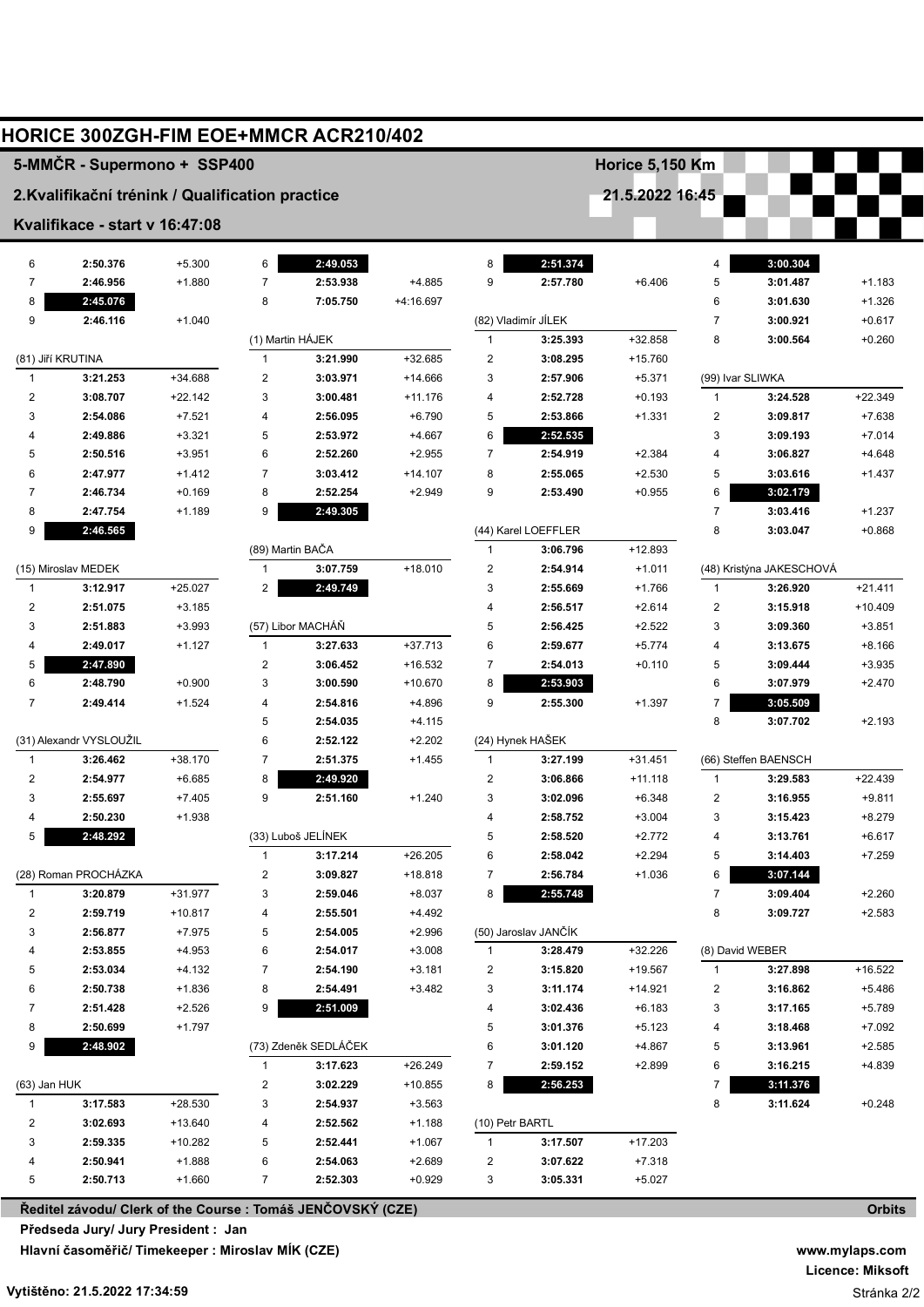## **HORICE 300ZGH-FIM EOE+MMCR ACR210/402**

## **5-MMČR - Supermono + SSP400**

**1.+2. QP**

| Pos            |                      | <b>StNo Driver</b>                                            |                | <b>NAT</b>             | <b>FMN</b>  | Make                            | Best     |          | Diff CI.                  | 1Q Best  | 2Q Best In           |                |
|----------------|----------------------|---------------------------------------------------------------|----------------|------------------------|-------------|---------------------------------|----------|----------|---------------------------|----------|----------------------|----------------|
| 1              | 69                   | <b>NAJMAN</b>                                                 | Petr           | cz                     | <b>ACCR</b> | Honda 450 JP                    | 2:27.600 |          | Supermor                  | 2:29.563 | 2:27.600             | 2.Kva          |
| $\overline{2}$ | 12                   | <b>VYSLOUŽIL</b>                                              | Dan            | cz                     | <b>ACCR</b> | Honda 400                       | 2:32.405 | 4.805    | <b>SSP400</b>             | 2:39.345 | 2:32.405             | 2.Kva          |
| 3              | 52                   | <b>LOUČKA</b>                                                 | František      | <b>CZ</b>              | <b>ACCR</b> | Indian 700                      | 2:33.094 | 5.494    | Supermor                  | 2:34.598 | 2:33.094             | 2.Kva          |
| 4              | 6                    | <b>LADDE</b>                                                  | Ivo            | CH                     | <b>FMS</b>  | Krämer HKR Evo 690              | 2:33.310 | 5.710    | Supermor                  | 2:35.314 | 2:33.310             | 2.Kva          |
| 5              | 79                   | ŘEZÁČ                                                         | David          | cz                     | <b>ACCR</b> | <b>HDR 450</b>                  | 2:33.385 | 5.785    | Supermor                  | 2:37.969 | 2:33.385             | 2.Kva          |
| 6              | 51                   | <b>PLICHTA</b>                                                | Petr           | <b>CZ</b>              | <b>ACCR</b> | Honda 400                       | 2:33.646 | 6.046    | <b>SSP400</b>             | 2:33.646 | 2:34.047             | 1.Kva          |
| $\overline{7}$ | 18                   | <b>KAMENICKÝ</b>                                              | Libor          | cz                     | <b>ACCR</b> | Mali Ahra 800                   | 2:37.147 | 9.547    | Supermor                  | 2:37.147 | 2:37.268             | 1.Kva          |
| 8              | 37                   | <b>VOJTKO</b>                                                 | Ladislav       | CZ                     | <b>ACCR</b> | <b>MKR MKT 6900</b>             | 2:37.277 | 9.677    | Supermor                  | 2:39.713 | 2:37.277             | 2.Kva          |
| 9              | 72                   | <b>ZOERNWEG</b>                                               | Daniel         | D                      | <b>DMSB</b> | <b>MZ Supermono</b>             | 2:37.583 | 9.983    | Supermor                  | 2:53.348 | 2:37.583             | 2.Kva          |
| 10             | 11                   | CHOVANEC                                                      | <b>Daniel</b>  | <b>SVK</b>             | <b>SMF</b>  | Kawasaki ZXR 400                | 2:37.591 | 9.991    | <b>SSP400</b>             | 2:43.190 | 2:37.591             | 2.Kva          |
| 11             | 29                   | <b>HORÁK</b>                                                  | Patrik         | CZ                     | <b>ACCR</b> | Kawasaki ZXR 400                | 2:38.270 | 10.670   | <b>SSP400</b>             | 2:41.166 | 2:38.270             | 2.Kva          |
| 12             | 85                   | JANČÍK                                                        | Pavel          | CZ                     | <b>ACCR</b> | <b>KTM 690</b>                  | 2:39.047 | 11.447   | Supermor                  | 2:39.775 | 2:39.047             | 2.Kva          |
| 13             | 84                   | <b>HANZALÍK</b>                                               | <b>Milan</b>   | <b>SVK</b>             | <b>SMF</b>  | Kawasaki ZXR 400                | 2:39.415 | 11.815   | <b>SSP400</b>             | 2:42.758 | 2:39.415             | 2.Kva          |
| 14             | 83                   | <b>KRUŠINA</b>                                                | Ludovít        | <b>SVK</b>             | <b>SMF</b>  | Kawasaki ZXR 400                | 2:39.455 | 11.855   | <b>SSP400</b>             | 2:39.888 | 2:39.455             | 2.Kva          |
| 15             | 70                   | NĚMEČEK                                                       | Marek          | <b>CZ</b>              | <b>ACCR</b> | JF 690                          | 2:39.956 | 12.356   | Supermor                  | 2:43.339 | 2:39.956             | 2.Kva          |
| 16             | 40                   | <b>WILHELM</b>                                                | Mario          | D                      | <b>DMSB</b> | MZ 686 Scorpion                 | 2:41.738 | 14.138   | Supermor                  | 2:47.114 | 2:41.738             | 2.Kva          |
| 17             | 88                   | <b>JAKL</b>                                                   | Václav         | <b>CZ</b>              | <b>ACCR</b> | <b>KTM 654</b>                  | 2:42.532 | 14.932   | Supermor                  | 2:44.013 | 2:42.532             | 2.Kva          |
| 18             | 34                   | <b>WALTER</b>                                                 | Lukáš          | cz                     | <b>ACCR</b> | Kawasaki ZXR 400                | 2:43.011 | 15.411   | <b>SSP400</b>             | 2:44.864 | 2:43.011             | 2.Kva          |
| 19             | 55                   | <b>KOVÁŘ</b>                                                  | Petr           | <b>CZ</b>              | <b>ACCR</b> | <b>KTM 690</b>                  | 2:45.076 | 17.476   | Supermor                  | 2:59.165 | 2:45.076             | 2.Kva          |
| 20             | 89                   | <b>BAČA</b>                                                   | Martin         | <b>CZ</b>              | <b>ACCR</b> | Honda RVF 400 R                 | 2:45.767 | 18.167   | <b>SSP400</b>             | 2:45.767 | 2:49.749             | 1.Kva          |
| 21             | 81                   | <b>KRUTINA</b>                                                | Jiří           | cz                     | <b>ACCR</b> | Kawasaki ZXR 400                | 2:46.565 | 18.965   | <b>SSP400</b>             | 2:50.884 | 2:46.565             | 2.Kva          |
| 22             | 15                   | <b>MEDEK</b>                                                  |                | cz                     | <b>SMF</b>  |                                 | 2:47.890 | 20.290   | <b>SSP400</b>             | 2:51.680 | 2:47.890             | 2.Kva          |
|                |                      | <b>VYSLOUŽIL</b>                                              | Miroslav       | cz                     | <b>ACCR</b> | Honda CBR 400                   |          |          |                           |          |                      |                |
| 23             | 31                   |                                                               | Alexandr       | <b>CZ</b>              |             | Honda VFR 400                   | 2:48.292 | 20.692   | <b>SSP400</b>             | 2:50.030 | 2:48.292             | 2.Kva          |
| 24             | 28                   | <b>PROCHÁZKA</b>                                              | Roman          |                        | <b>ACCR</b> | Kawasaki ZXR 400                | 2:48.902 | 21.302   | <b>SSP400</b>             | 3:08.094 | 2:48.902             | 2.Kva<br>2.Kva |
| 25             | 63                   | <b>HUK</b><br><b>HÁJEK</b>                                    | Jan            | cz<br><b>CZ</b>        | <b>ACCR</b> | <b>KTM 690</b>                  | 2:49.053 | 21.453   | Supermor<br><b>SSP400</b> | 2:55.392 | 2:49.053<br>2:49.305 | 2.Kva          |
| 26             | $\blacktriangleleft$ | MACHÁŇ                                                        | <b>Martin</b>  | <b>CZ</b>              | <b>ACCR</b> | Kawasaki ZXR 400                | 2:49.305 | 21.705   |                           | 2:54.369 |                      |                |
| 27             | 57                   | <b>JELÍNEK</b>                                                | Libor          |                        | <b>ACCR</b> | <b>KTM 690</b>                  | 2:49.920 | 22.320   | Supermor                  | 3:02.444 | 2:49.920             | 2.Kva          |
| 28             | 33                   | <b>SEDLÁČEK</b>                                               | Luboš          | <b>CZ</b><br><b>CZ</b> | <b>ACCR</b> | Husqvarna 700<br><b>KTM 690</b> | 2:51.009 | 23.409   | Supermor                  | 2:54.192 | 2:51.009             | 2.Kva          |
| 29             | 73                   |                                                               | Zdeněk         |                        | <b>ACCR</b> |                                 | 2:51.374 | 23.774   | Supermor                  | 3:35.818 | 2:51.374             | 2.Kva          |
| 30             | 82                   | JÍLEK                                                         | Vladimír       | cz                     | <b>ACCR</b> | Kawasaki ZXR 400                | 2:52.535 | 24.935   | <b>SSP400</b>             | 2:57.769 | 2:52.535             | 2.Kva          |
| 31             | 44                   | <b>LOEFFLER</b>                                               | Karel          | CZ                     | <b>ACCR</b> | Kawasali ZXR 400                | 2:53.903 | 26.303   | <b>SSP400</b>             | 2:54.504 | 2:53.903             | 2.Kva          |
| 32             | 24                   | <b>HAŠEK</b>                                                  | Hynek          | cz                     | <b>ACCR</b> | Honda VFR 400                   | 2:55.748 | 28.148   | <b>SSP400</b>             | 2:58.440 | 2:55.748             | 2.Kva          |
| 33             | 50                   | JANČÍK                                                        | Jaroslav       | cz                     | <b>ACCR</b> | <b>KTM 690</b>                  | 2:56.253 | 28.653   | Supermor                  | 3:02.248 | 2:56.253             | 2.Kva          |
| 34             | 10                   | <b>BARTL</b>                                                  | Petr           | cz                     | <b>ACCR</b> | Kawasaki ZXR 400                | 3:00.304 | 32.704   | <b>SSP400</b>             | 3:00.612 | 3:00.304             | 2.Kva          |
| 35             | 99                   | <b>SLIWKA</b>                                                 | Ivar           | cz                     | <b>SMF</b>  | Honda VFR 400                   | 3:02.179 | 34.579   | <b>SSP400</b>             | 3:10.874 | 3:02.179             | 2.Kva          |
|                |                      | Nekvalifikovaní (120% = Supermono: 2:57.120 SSP400: 3:02.886) |                |                        |             |                                 |          |          |                           |          |                      |                |
| 36             | 93                   | <b>TUREK</b>                                                  | Jiří           | CZ                     | <b>ACCR</b> | <b>KTM 660</b>                  | 3:05.063 | 37.463   | Supermor                  | 3:05.063 |                      | 1.Kva          |
| 37             | 48                   | <b>JAKESCHOVÁ</b>                                             | Kristýna       | <b>CZ</b>              | <b>ACCR</b> | Kawasaki ZXR 400                | 3:05.509 | 37.909   | <b>SSP400</b>             | 3:06.851 | 3:05.509             | 2.Kva          |
| 38             | 66                   | <b>BAENSCH</b>                                                | <b>Steffen</b> | D                      | <b>DMSB</b> | Over OV-11R                     | 3:07.144 | 39.544   | Supermor                  | 3:17.305 | 3:07.144             | 2.Kva          |
| 39             | 8                    | <b>WEBER</b>                                                  | David          | D                      | <b>DMSB</b> | <b>Honda 400 NC 30</b>          | 3:11.376 | 43.776   | <b>SSP400</b>             | 3:15.692 | 3:11.376             | 2.Kva          |
| 40             | 7                    | <b>WALSH</b>                                                  | Dave           | <b>NI</b>              | MCUI        | Krämer 690                      | 3:34.883 | 1:07.283 | Supermor                  | 3:34.883 |                      | 1.Kva          |

**Horice 5,150 Km**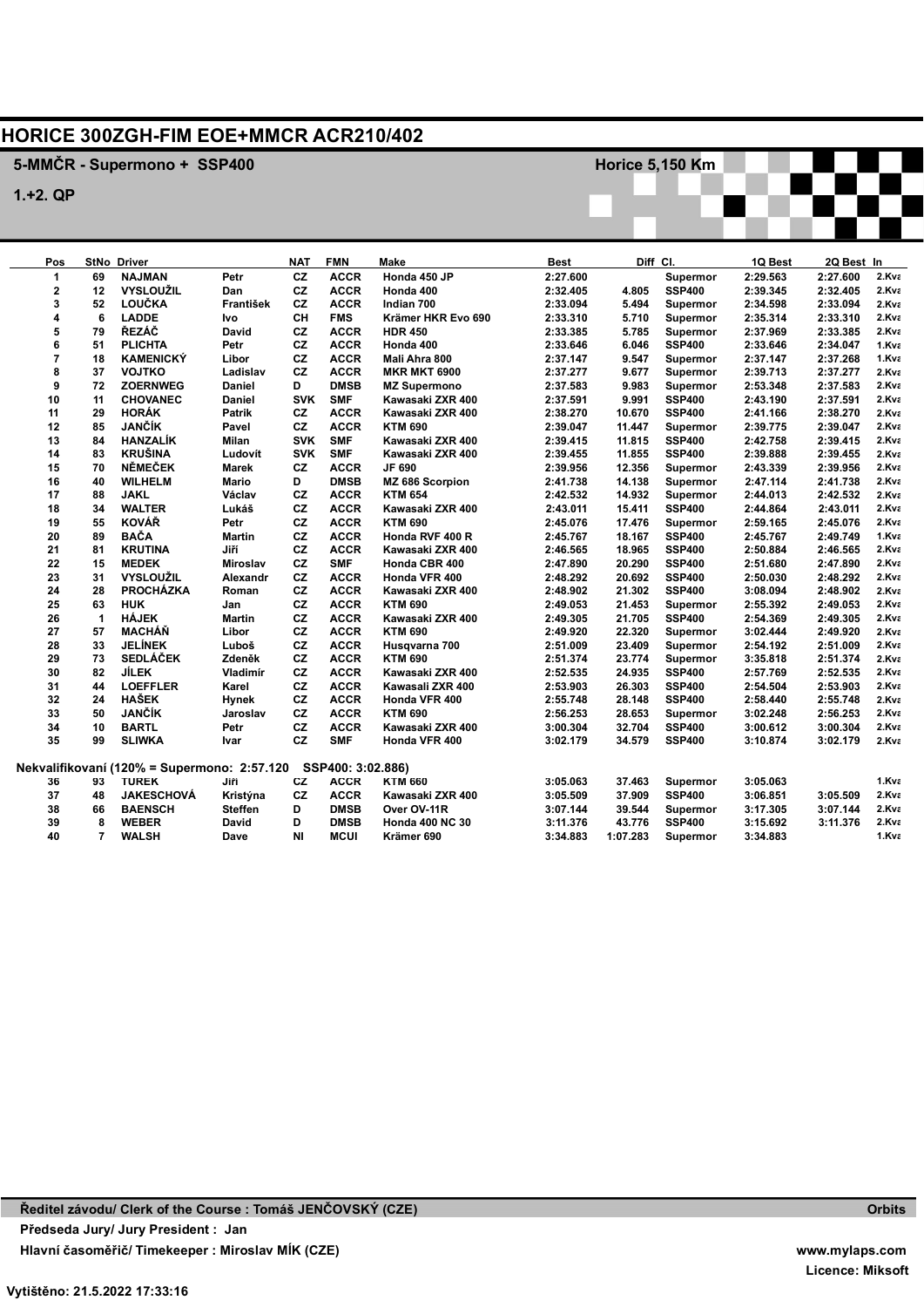

**www.mylaps.com Licence: Miksoft** Stránka 1/2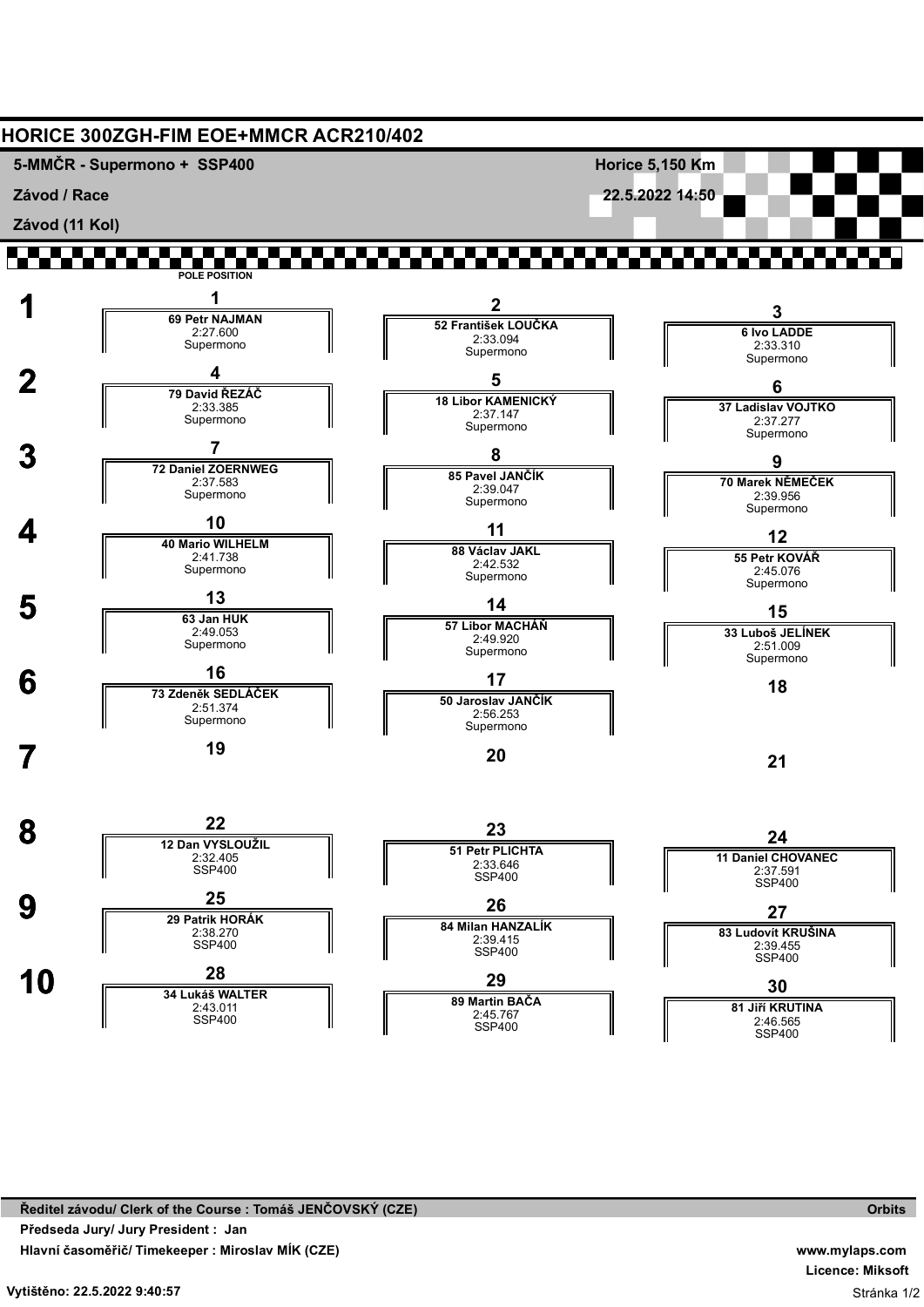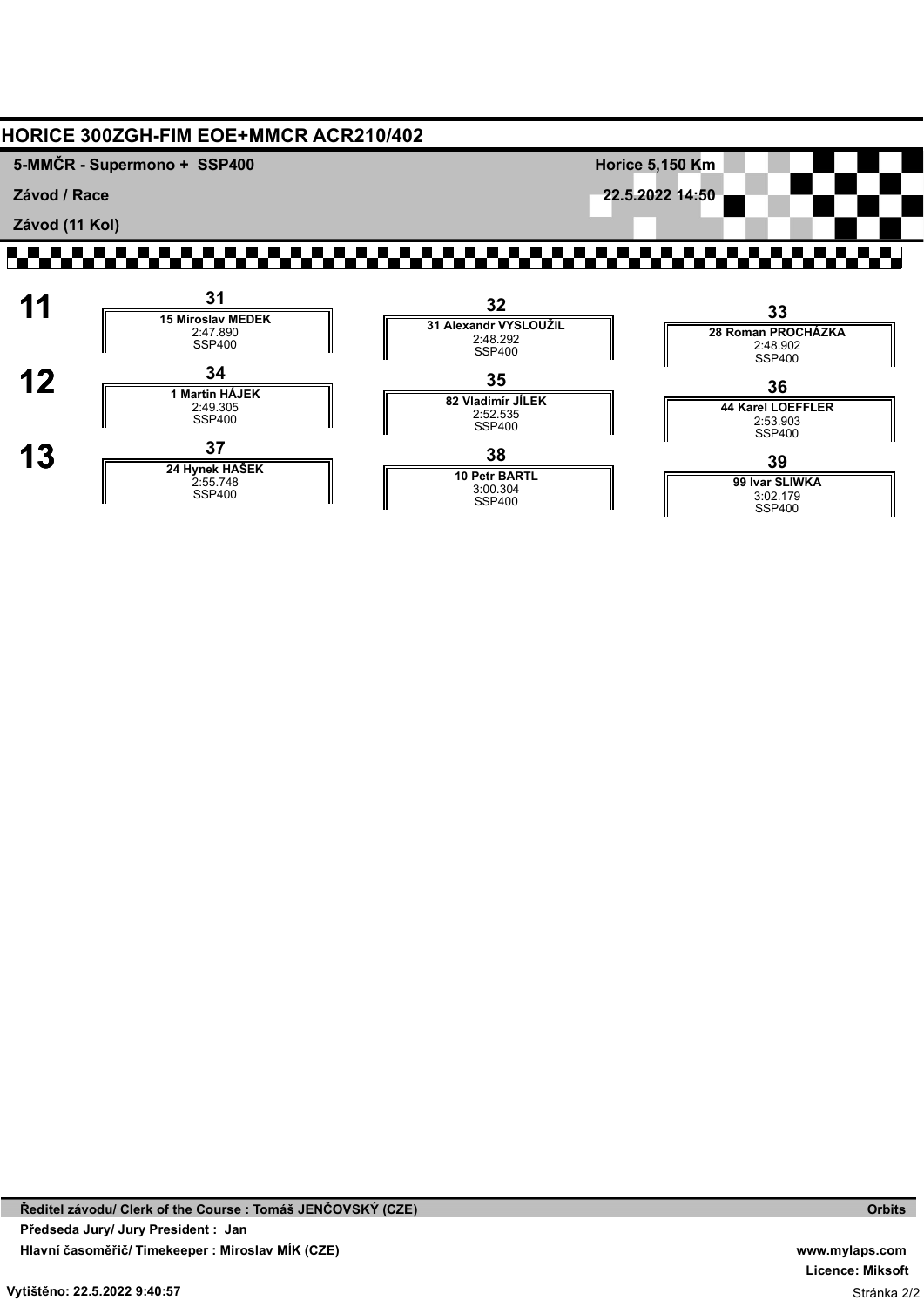|               |           |                                   |               |            |             | <b>HORICE 300ZGH-FIM EOE+MMCR ACR210/402</b> |                                   |     |             |                        |             |                |         | <b>Die kol</b>   |                |
|---------------|-----------|-----------------------------------|---------------|------------|-------------|----------------------------------------------|-----------------------------------|-----|-------------|------------------------|-------------|----------------|---------|------------------|----------------|
|               |           | 5-MMČR - Supermono + SSP400       |               |            |             |                                              |                                   |     |             | <b>Horice 5,150 Km</b> |             |                |         |                  |                |
|               |           | Závod / Race                      |               |            |             |                                              |                                   |     |             | 22.5.2022 14:50        |             |                |         |                  |                |
|               |           |                                   |               |            |             |                                              |                                   |     |             |                        |             |                |         |                  |                |
|               |           | Závod (11 Kol) - start v 15:13:52 |               |            |             |                                              |                                   |     |             |                        |             |                |         |                  |                |
|               |           | Pos No. Driver                    |               | <b>NAT</b> | <b>FMN</b>  | Make                                         | <b>Team</b>                       | Lps | <b>Time</b> | Diff                   | <b>Best</b> | ln.            | Km/h    | CI               |                |
| <b>SSP400</b> |           |                                   |               |            |             |                                              |                                   |     |             |                        |             |                |         |                  |                |
| 1             | 12        | <b>VYSLOUŽIL</b>                  | Dan           | <b>CZ</b>  | <b>ACCR</b> | Honda 400                                    | <b>VDR Blasting</b>               | 11  | 28:43.663   |                        | 2:31.917    | 11             | 122,040 | <b>SSP400</b>    | 25             |
| $\mathbf{2}$  | 51        | <b>PLICHTA</b>                    | Petr          | CZ         | <b>ACCR</b> | Honda 400                                    |                                   | 11  | 28:45.325   | 1.662                  | 2:32.553    | 11             | 121,532 | <b>SSP400</b>    | 20             |
| 3             | 83        | <b>KRUŠINA</b>                    | Ludovít       | <b>SVK</b> | <b>SMF</b>  | Kawasaki ZXR 400                             | <b>KRUSA RT</b>                   | 11  | 29:22.617   | 38.954                 | 2:35.576    | 10             | 119,170 | <b>SSP400</b>    | 16             |
| 4             | 29        | <b>HORÁK</b>                      | Patrik        | CZ         | <b>ACCR</b> | Kawasaki ZXR 400                             | Predátor racing Moravany          | 11  | 29:25.438   | 41.775                 | 2:36.332    | 9              | 118,594 | <b>SSP400</b>    | 13             |
| 5             | 11        | <b>CHOVANEC</b>                   | Daniel        | <b>SVK</b> | <b>SMF</b>  | Kawasaki ZXR 400                             | <b>LAKI RACING GARAGE</b>         | 11  | 29:28.441   | 44.778                 | 2:36.169    | 10             | 118,718 | <b>SSP400</b>    | 11             |
| 6             | 34        | <b>WALTER</b>                     | Lukáš         | CZ         | <b>ACCR</b> | Kawasaki ZXR 400                             |                                   | 10  | 27:30.722   | 1 Kolo                 | 2:41.113    | 7              | 115,075 | <b>SSP400</b>    | 10             |
| 7             | 84        | <b>HANZALÍK</b>                   | Milan         | <b>SVK</b> | <b>SMF</b>  | Kawasaki ZXR 400                             |                                   | 10  | 27:35.607   | 1 Kolo                 | 2:38.207    | 8              | 117,188 | <b>SSP400</b>    | 9              |
| 8             | 89        | <b>BAČA</b>                       | <b>Martin</b> | CZ         | <b>ACCR</b> | Honda RVF 400 R                              | Bači Racing Team                  | 10  | 27:45.926   | 1 Kolo                 | 2:42.599    | 9              | 114,023 | <b>SSP400</b>    | 8              |
| 9             | 28        | <b>PROCHÁZKA</b>                  | Roman         | <b>CZ</b>  | <b>ACCR</b> | Kawasaki ZXR 400                             | <b>NASA Racing Team</b>           | 10  | 28:21.014   | 1 Kolo                 | 2:44.211    | 10             | 112,904 | <b>SSP400</b>    | 7              |
| 10            | 15        | <b>MEDEK</b>                      | Miroslav      | <b>CZ</b>  | <b>SMF</b>  | Honda CBR 400                                | Motoman-Brno CSO-Kovoobráběr      | 10  | 28:32.842   | 1 Kolo                 | 2:46.096    | 9              | 111,622 | <b>SSP400</b>    | 6              |
| 11            | 1         | <b>HÁJEK</b>                      | Martin        | CZ         | <b>ACCR</b> | Kawasaki ZXR 400                             | Pure legacy racing                | 10  | 28:35.671   | 1 Kolo                 | 2:47.306    | 5              | 110,815 | <b>SSP400</b>    | 5              |
| 12            | <b>B1</b> | <b>KRUTINA</b>                    | Jiří          | <b>CZ</b>  | <b>ACCR</b> | Kawasaki ZXR 400                             | Motoklasik Vranovice/novok        | 10  | 28:55.391   | 1 Kolo                 | 2:48.483    | 9              | 110,041 | <b>SSP400</b>    | 4              |
| 13            | 82        | <b>JILEK</b>                      | Vladimír      | CZ         | <b>ACCR</b> | Kawasaki ZXR 400                             | <b>Motoklasik Vranovice</b>       | 10  | 29:33.968   | 1 Kolo                 | 2:52.726    | 10             | 107,338 | <b>SSP400</b>    | 3              |
| 14            | 10        | <b>BARTL</b>                      | Petr          | CZ         | <b>ACCR</b> | Kawasaki ZXR 400                             | <b>AVZO OKT</b>                   | 10  | 29:34.385   | 1 Kolo                 | 2:50.096    | 10             | 108,997 | <b>SSP400</b>    | $\overline{2}$ |
| 15            | 44        | <b>LOEFFLER</b>                   | Karel         | <b>CZ</b>  | <b>ACCR</b> | Kawasali ZXR 400                             | <b>Pirat Racing</b>               | 10  | 29:36.433   | 1 Kolo                 | 2:51.752    | 10             | 107,946 | <b>SSP400</b>    | 1              |
| 16            | 99        | <b>SLIWKA</b>                     | Ivar          | CZ         | <b>SMF</b>  | Honda VFR 400                                |                                   | 10  | 29:58.662   | 1 Kolo                 | 2:52.550    | 10             | 107,447 | <b>SSP400</b>    | 0              |
| 17            | 24        | <b>HAŠEK</b>                      | Hynek         | <b>CZ</b>  | <b>ACCR</b> | Honda VFR 400                                |                                   | 10  | 30:01.872   | 1 Kolo                 | 2:53.155    | 10             | 107,072 | <b>SSP400</b>    | 0              |
|               |           | Nekvalifikovaní (75% = 8 Kol)     |               |            |             |                                              |                                   |     |             |                        |             |                |         |                  |                |
| <b>DNF</b>    | 31        | <b>VYSLOUŽIL</b>                  | Alexandr      | CZ         | <b>ACCR</b> | Honda VFR 400                                |                                   |     |             | <b>DNF</b>             |             | 0              |         | <b>SSP400</b>    | 0              |
| Supermono     |           |                                   |               |            |             |                                              |                                   |     |             |                        |             |                |         |                  |                |
| 1             | 69        | <b>NAJMAN</b>                     | Petr          | CZ         | <b>ACCR</b> | Honda 450 JP                                 | Festa Profi nářadí by North Czech | 11  | 27:23.620   |                        | 2:25.597    | 9              | 127,338 | Supermond        | 25             |
| $\mathbf{2}$  | 52        | LOUČKA                            | František     | CZ         | <b>ACCR</b> | Indian 700                                   |                                   | 11  | 27:33.558   | 9.938                  | 2:27.949    | 9              | 125,313 | Supermond        | 20             |
| 3             | 6         | <b>LADDE</b>                      | Ivo           | CН         | <b>FMS</b>  | Krämer HKR Evo 690                           | <b>Krämer Motorcycles</b>         | 11  | 27:34.110   | 10.490                 | 2:26.857    | 7              | 126,245 | Supermond        | 16             |
| 4             | 79        | ŘEZÁČ                             | David         | <b>CZ</b>  | <b>ACCR</b> | <b>HDR 450</b>                               | <b>MotoProsek Racing</b>          | 11  | 28:27.905   | 1:04.285               | 2:32.050    | $\mathbf{2}$   | 121,934 | <b>Supermond</b> | 13             |
| 5             | 18        | <b>KAMENICKY</b>                  | Libor         | CZ         | <b>ACCR</b> | Mali Ahra 800                                | Hydrohrom, Denicol, Amk Hořice    | 11  | 29:03.346   | 1:39.726               | 2:36.981    | 8              | 118,103 | Supermond        | 11             |
| 6             | 37        | <b>VOJTKO</b>                     | Ladislav      | CZ         | <b>ACCR</b> | <b>MKR MKT 6900</b>                          | <b>MK Racing</b>                  | 11  | 29:03.479   | 1:39.859               | 2:33.774    | 10             | 120,567 | Supermond        | 10             |
| 7             | 70        | <b>NĚMEČEK</b>                    | <b>Marek</b>  | CZ         | <b>ACCR</b> | JF 690                                       | <b>MotoProsek Racing</b>          | 11  | 29:12.334   | 1:48.714               | 2:38.189    | 6              | 117,202 | Supermond        | 9              |
| 8             | 85        | JANČÍK                            | Pavel         | CZ         | <b>ACCR</b> | <b>KTM 690</b>                               |                                   | 11  | 29:13.148   | 1:49.528               | 2:37.339    | 6              | 117,835 | Supermond        | 8              |
| 9             | 40        | <b>WILHELM</b>                    | <b>Mario</b>  | D          | <b>DMSB</b> | MZ 686 Scorpion                              |                                   | 11  | 29:43.792   | 2:20.172               | 2:39.620    | 11             | 116,151 | Supermond        | 7              |
| 10            | 55        | <b>KOVÁŘ</b>                      | Petr          | CZ         | <b>ACCR</b> | <b>KTM 690</b>                               | <b>JGM Road Racing Team</b>       | 10  | 27:31.373   | 1 Kolo                 | 2:42.154    | 9              | 114,336 | Supermond        | 6              |
| 11            | 63        | <b>HUK</b>                        | Jan           | CZ         | <b>ACCR</b> | <b>KTM 690</b>                               | Roháč a Fejta                     | 10  | 27:44.445   | 1 Kolo                 | 2:44.407    | 6              | 112,769 | Supermond        |                |
| 12            | 57        | <b>MACHÁŇ</b>                     | Libor         | CZ         | <b>ACCR</b> | <b>KTM 690</b>                               | <b>ML Motorsport</b>              | 10  | 28:39.643   | 1 Kolo                 | 2:47.479    | 10             | 110,700 | <b>Supermond</b> | 4              |
| 13            | 73        | <b>SEDLÁČEK</b>                   | Zdeněk        | CZ         | <b>ACCR</b> | <b>KTM 690</b>                               |                                   | 10  | 28:43.191   | 1 Kolo                 | 2:49.156    | 10             | 109,603 | Supermond        |                |
| 14            | 33        | <b>JELÍNEK</b>                    | Luboš         | CZ         | <b>ACCR</b> | Husqvarna 700                                | <b>Kevex Romik Team</b>           | 10  | 29:11.288   | 1 Kolo                 | 2:52.111    | 6              | 107,721 | <b>Supermond</b> |                |
| 15            | 50        | <b>JANČÍK</b>                     | Jaroslav      | CZ         | <b>ACCR</b> | <b>KTM 690</b>                               |                                   | 10  | 29:43.141   | 1 Kolo                 | 2:53.483    | 9              | 106,869 | Supermond        | 1              |
|               |           | Nekvalifikovaní (75% = 8 Kol)     |               |            |             |                                              |                                   |     |             |                        |             |                |         |                  |                |
| <b>DNF</b>    | 88        | <b>JAKL</b>                       | Václav        | CZ         | <b>ACCR</b> | <b>KTM 654</b>                               | Motoklub Věčná Jízda              | 9   | 25:05.148   | <b>DNF</b>             | 2:42.794    | $\overline{2}$ | 113,886 | <b>Supermond</b> | 0              |
| <b>DNF</b>    | 72        | <b>ZOERNWEG</b>                   | Daniel        | D          | <b>DMSB</b> | <b>MZ Supermono</b>                          | Team Zőrnweg                      | 4   | 10:56.746   | <b>DNF</b>             | 2:39.588    | 2              | 116,174 | Supermond        | n              |

**P**

| <b>Margin of Victory</b> | Avg. Speed                                                 | <b>Best Lap Tm</b> | <b>Best Speed</b> | Best Lap by                  |
|--------------------------|------------------------------------------------------------|--------------------|-------------------|------------------------------|
| 9.938                    | 124.080                                                    | 2:25.597           | 127.338           | 69 - Petr NAJMAN             |
|                          | Ředitel závodu/ Clerk of the Course: Tomáš JENČOVSKÝ (CZE) |                    |                   | <b>Orbits</b>                |
|                          | Předseda Jury/ Jury President : Jan ADAMEK (CZE)           |                    |                   | SUBJECT TO STEWARDS APPROVAL |
|                          | Hlavní časoměřič/ Timekeeper : Miroslav MÍK (CZE)          |                    |                   | www.mylaps.com               |
|                          |                                                            |                    |                   | Licence: Miksoft             |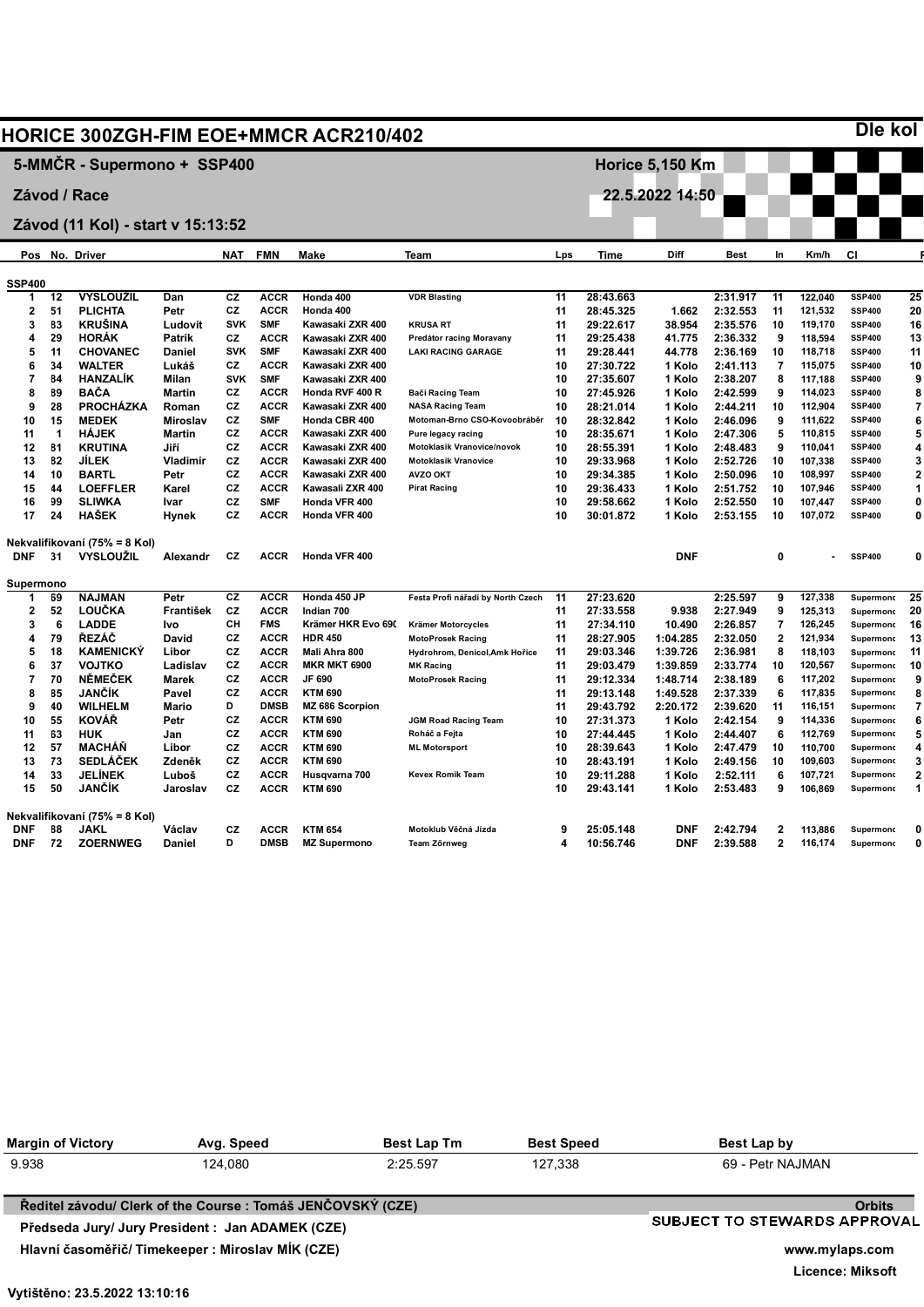|                         |                                   |                      |                         | HORICE 300ZGH-FIM EOE+MMCR ACR210/402                       |          |                         |                      |                        |                         |                      |                      |
|-------------------------|-----------------------------------|----------------------|-------------------------|-------------------------------------------------------------|----------|-------------------------|----------------------|------------------------|-------------------------|----------------------|----------------------|
|                         | 5-MMČR - Supermono + SSP400       |                      |                         |                                                             |          |                         |                      | <b>Horice 5,150 Km</b> |                         |                      |                      |
|                         | Závod / Race                      |                      |                         |                                                             |          |                         |                      | 22.5.2022 14:50        |                         |                      |                      |
|                         | Závod (11 Kol) - start v 15:13:52 |                      |                         |                                                             |          |                         |                      |                        |                         |                      |                      |
|                         |                                   |                      | 9                       | 2:34.897                                                    | $+2.847$ | 6                       | 2:39.785             | $+6.011$               | 3                       | 2:38.690             | $+2.358$             |
|                         | (69) Petr NAJMAN                  |                      | 10                      | 2:36.793                                                    | $+4.743$ | 7                       | 2:37.548             | $+3.774$               | 4                       | 2:39.041             | $+2.709$             |
| 1                       | 2:35.214                          | $+9.617$             | 11                      | 2:35.598                                                    | $+3.548$ | 8                       | 2:40.310             | $+6.536$               | 5                       | 2:37.228             | $+0.896$             |
| $\overline{\mathbf{c}}$ | 2:29.799                          | $+4.202$             |                         |                                                             |          | 9                       | 2:38.152             | $+4.378$               | 6                       | 2:37.878             | $+1.546$             |
| 3                       | 2:29.219                          | $+3.622$             |                         | (12) Dan VYSLOUŽIL                                          |          | 10                      | 2:33.774             |                        | 7                       | 2:37.401             | $+1.069$             |
| 4                       | 2:28.995                          | $+3.398$             | $\mathbf{1}$            | 2:38.151                                                    | $+6.234$ | 11                      | 2:35.684             | $+1.910$               | 8                       | 2:36.962             | $+0.630$             |
| 5                       | 2:29.014                          | $+3.417$             | $\overline{\mathbf{c}}$ | 2:35.235                                                    | $+3.318$ |                         |                      |                        | 9                       | 2:36.332             |                      |
| 6                       | 2:32.266                          | $+6.669$             | 3                       | 2:36.296                                                    | $+4.379$ |                         | (70) Marek NĚMEČEK   |                        | 10                      | 2:36.565             | $+0.233$             |
| $\overline{7}$          | 2:28.843                          | $+3.246$             | 4                       | 2:38.799                                                    | $+6.882$ | $\mathbf{1}$            | 2:41.396             | $+3.207$               | 11                      | 2:36.572             | $+0.240$             |
| 8                       | 2:31.307                          | $+5.710$             | 5                       | 2:32.848                                                    | $+0.931$ | 2                       | 2:39.171             | $+0.982$               |                         |                      |                      |
| 9                       | 2:25.597                          |                      | 6                       | 2:33.481                                                    | $+1.564$ | 3                       | 2:38.670             | $+0.481$               |                         | (11) Daniel CHOVANEC |                      |
| 10                      | 2:26.083                          | $+0.486$             | $\overline{7}$          | 2:35.255                                                    | $+3.338$ | 4                       | 2:38.301             | $+0.112$               | $\mathbf{1}$            | 2:41.058             | $+4.889$             |
| 11                      | 2:27.226                          | $+1.629$             | 8                       | 2:33.586                                                    | $+1.669$ | 5                       | 2:38.301             | $+0.112$               | $\overline{\mathbf{c}}$ | 2:46.041             | $+9.872$             |
|                         |                                   |                      | 9                       | 2:33.514                                                    | $+1.597$ | 6                       | 2:38.189             |                        | 3                       | 2:38.610             | $+2.441$             |
|                         | (52) František LOUČKA             |                      | 10                      | 2:32.899                                                    | $+0.982$ | 7                       | 2:38.835             | $+0.646$               | 4                       | 2:39.567             | $+3.398$             |
| $\mathbf{1}$            | 2:35.163                          | $+7.214$             | 11                      | 2:31.917                                                    |          | 8                       | 2:40.010             | $+1.821$               | 5                       | 2:37.621             | $+1.452$             |
| $\overline{\mathbf{c}}$ | 2:31.054                          | $+3.105$             |                         |                                                             |          | 9                       | 2:39.728             | $+1.539$               | 6                       | 2:36.977             | $+0.808$             |
| 3                       | 2:30.730                          | $+2.781$             |                         | (51) Petr PLICHTA                                           |          | 10                      | 2:38.985             | $+0.796$               | 7                       | 2:37.418             | $+1.249$             |
| 4                       | 2:30.053                          | $+2.104$             | $\mathbf{1}$            | 2:38.297                                                    | $+5.744$ | 11                      | 2:38.886             | $+0.697$               | 8                       | 2:36.813             | $+0.644$             |
| 5                       | 2:30.100                          | $+2.151$             | $\boldsymbol{2}$        | 2:35.525                                                    | $+2.972$ |                         |                      |                        | 9                       | 2:36.907             | $+0.738$             |
| 6                       | 2:30.563                          | $+2.614$             | 3                       | 2:36.234                                                    | $+3.681$ |                         | (85) Pavel JANČÍK    |                        | 10                      | 2:36.169             |                      |
| $\overline{7}$          | 2:28.676                          | $+0.727$             | 4                       | 2:37.732                                                    | $+5.179$ | $\mathbf{1}$            | 2:45.187             | $+7.848$               | 11                      | 2:39.059             | $+2.890$             |
| 8                       | 2:29.533                          | $+1.584$             | 5                       | 2:33.769                                                    | $+1.216$ | $\overline{\mathbf{c}}$ | 2:38.990             | $+1.651$               |                         |                      |                      |
| 9                       | 2:27.949                          |                      | 6                       | 2:33.453                                                    | $+0.900$ | 3                       | 2:39.634             | $+2.295$               |                         | (40) Mario WILHELM   |                      |
| 10                      | 2:28.753                          | $+0.804$             | $\overline{7}$          | 2:35.496                                                    | $+2.943$ | 4                       | 2:37.988             | $+0.649$               | 1                       | 2:50.084             | $+10.464$            |
| 11                      | 2:30.524                          | $+2.575$             | 8                       | 2:33.530                                                    | $+0.977$ | 5                       | 2:39.042             | $+1.703$               | 2                       | 2:41.973             | $+2.353$             |
|                         |                                   |                      | 9                       | 2:33.136                                                    | $+0.583$ | 6                       | 2:37.339             |                        | 3                       | 2:42.140             | $+2.520$             |
| (6) Ivo LADDE           |                                   |                      | 10                      | 2:33.681                                                    | $+1.128$ | 7                       | 2:38.549             | $+1.210$               | 4                       | 2:43.556             | $+3.936$             |
| $\mathbf{1}$            | 2:36.370                          | $+9.513$             | 11                      | 2:32.553                                                    |          | 8                       | 2:38.222             | $+0.883$               | 5                       | 2:40.638             | $+1.018$             |
| 2                       | 2:31.865                          | $+5.008$             |                         |                                                             |          | 9                       | 2:38.842             | $+1.503$               | 6                       | 2:40.329             | $+0.709$             |
| 3                       | 2:30.021                          | $+3.164$             |                         | (18) Libor KAMENICKÝ                                        |          | 10                      | 2:38.982             | $+1.643$               | 7                       | 2:41.064             | $+1.444$             |
| 4                       | 2:29.028                          | $+2.171$             | 1                       | 2:41.200                                                    | +4.219   | 11                      | 2:38.341             | $+1.002$               | 8                       | 2:40.081             | $+0.461$             |
| 5                       | 2:28.837                          | $+1.980$             | 2                       | 2:39.374                                                    | $+2.393$ |                         | (83) Ludovít KRUŠINA |                        | 9                       | 2:39.996             | $+0.376$             |
| 6                       | 2:31.365                          | +4.508               | 3                       | 2:38.682                                                    | $+1.701$ |                         |                      |                        | 10                      | 2:41.852             | $+2.232$             |
| 7                       | 2:26.857                          |                      | 4                       | 2:38.465                                                    | $+1.484$ | 1                       | 2:41.917             | $+6.341$               | 11                      | 2:39.620             |                      |
| 8                       | 2:31.601<br>2:28.263              | $+4.744$             | 5                       | 2:38.541                                                    | $+1.560$ | 2                       | 2:44.035             | +8.459                 |                         |                      |                      |
| 9                       |                                   | $+1.406$             | 6                       | 2:37.708                                                    | $+0.727$ | 3                       | 2:37.102             | $+1.526$               |                         | (34) Lukáš WALTER    |                      |
| $10\,$<br>11            | 2:28.645<br>2:30.860              | $+1.788$<br>$+4.003$ | 7<br>8                  | 2:38.317<br>2:36.981                                        | $+1.336$ | 4<br>5                  | 2:36.893<br>2:39.322 | +1.317<br>$+3.746$     | 1<br>2                  | 2:43.941<br>2:45.157 | $+2.828$<br>$+4.044$ |
|                         |                                   |                      | 9                       | 2:37.939                                                    | $+0.958$ |                         |                      | $+3.660$               | 3                       | 2:42.374             |                      |
|                         | (79) David ŘEZÁČ                  |                      | 10                      | 2:37.681                                                    | $+0.700$ | 6<br>7                  | 2:39.236<br>2:37.339 | $+1.763$               | 4                       | 2:42.486             | $+1.261$<br>$+1.373$ |
| 1                       | 2:36.205                          | +4.155               | 11                      | 2:37.170                                                    | $+0.189$ | 8                       | 2:35.706             | $+0.130$               | 5                       | 2:41.202             | $+0.089$             |
| $\overline{\mathbf{c}}$ | 2:32.050                          |                      |                         |                                                             |          | 9                       | 2:36.501             | $+0.925$               | 6                       | 2:42.066             | $+0.953$             |
| 3                       | 2:32.622                          | $+0.572$             |                         | (37) Ladislav VOJTKO                                        |          | 10                      | 2:35.576             |                        | 7                       | 2:41.113             |                      |
| 4                       | 2:35.377                          | $+3.327$             | $\mathbf{1}$            | 2:42.582                                                    | $+8.808$ | 11                      | 2:36.480             | $+0.904$               | 8                       | 2:43.384             | $+2.271$             |
| 5                       | 2:35.632                          | $+3.582$             | 2                       | 2:39.565                                                    | $+5.791$ |                         |                      |                        | 9                       | 2:42.226             | $+1.113$             |
| 6                       | 2:35.144                          | $+3.094$             | 3                       | 2:38.608                                                    | $+4.834$ |                         | (29) Patrik HORÁK    |                        | 10                      | 2:44.010             | $+2.897$             |
| $\overline{7}$          | 2:37.108                          | $+5.058$             | 4                       | 2:38.114                                                    | $+4.340$ |                         | 2:41.876             | $+5.544$               |                         |                      |                      |
| 8                       | 2:35.017                          | $+2.967$             | 5                       | 2:37.785                                                    | $+4.011$ | 2                       | 2:44.664             | $+8.332$               | (55) Petr KOVÁŘ         |                      |                      |
|                         |                                   |                      |                         | Ředitel závodu/ Clerk of the Course : Tomáš JENČOVSKÝ (CZE) |          |                         |                      |                        |                         |                      | <b>Orbits</b>        |

**Předseda Jury/ Jury President : Jan ADÁMEK (CZE)**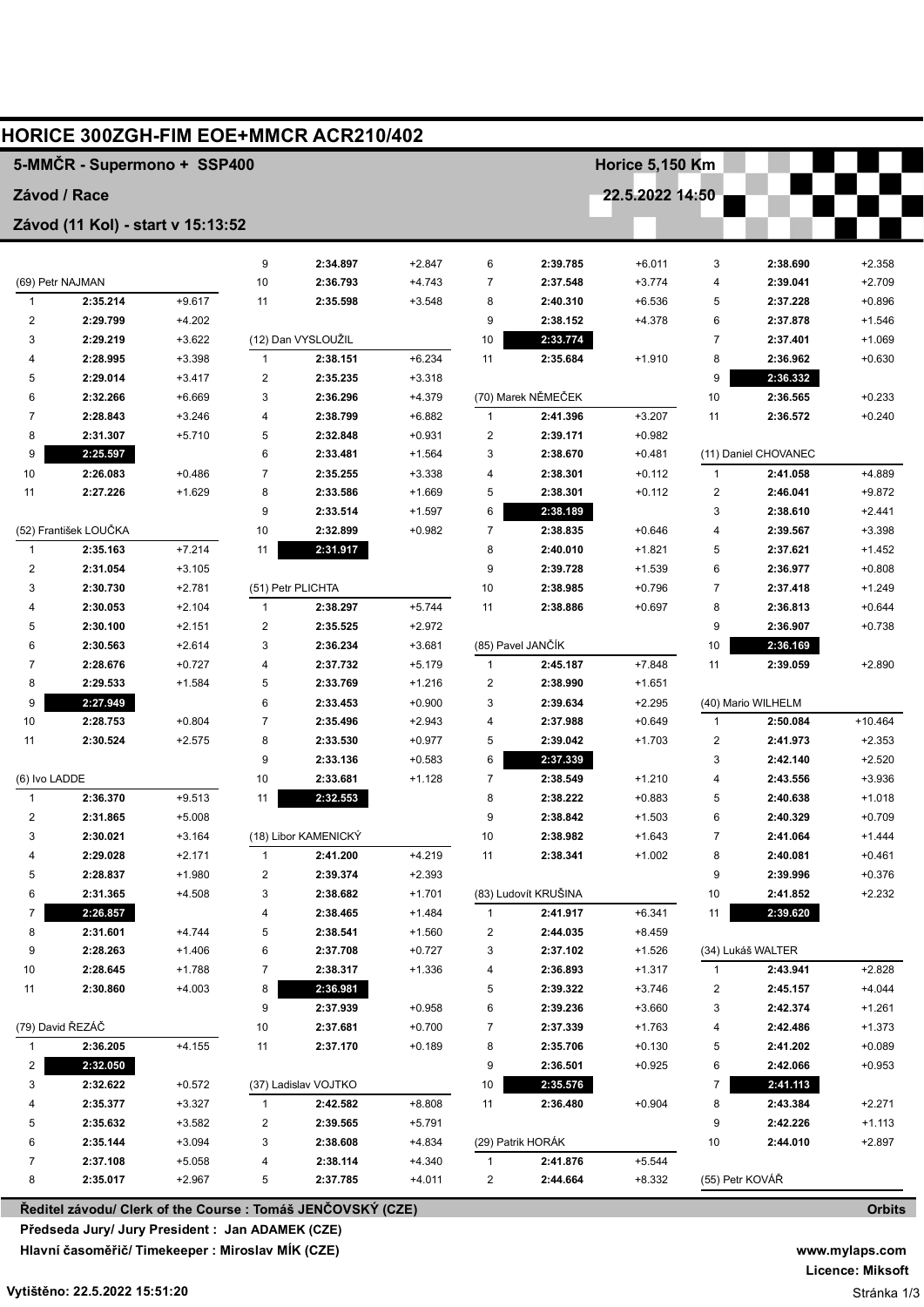|                | <b>HORICE 300ZGH-FIM EOE+MMCR ACR210/402</b>                |                      |                |                      |          |                         |                      |                 |                         |                      |                      |
|----------------|-------------------------------------------------------------|----------------------|----------------|----------------------|----------|-------------------------|----------------------|-----------------|-------------------------|----------------------|----------------------|
|                | 5-MMČR - Supermono + SSP400                                 |                      |                |                      |          |                         |                      | Horice 5,150 Km |                         |                      |                      |
|                | Závod / Race                                                |                      |                |                      |          |                         |                      | 22.5.2022 14:50 |                         |                      |                      |
|                | Závod (11 Kol) - start v 15:13:52                           |                      |                |                      |          |                         |                      |                 |                         |                      |                      |
| $\mathbf{1}$   | 2:51.104                                                    | $+8.950$             | $\overline{2}$ | 2:53.275             | $+9.064$ | 3                       | 2:50.704             | $+1.548$        | 4                       | 2:55.138             | $+5.042$             |
| 2              | 2:47.153                                                    | +4.999               | 3              | 2:49.924             | $+5.713$ | 4                       | 2:50.575             | $+1.419$        | 5                       | 2:56.352             | $+6.256$             |
| 3              | 2:44.614                                                    | $+2.460$             | 4              | 2:48.216             | $+4.005$ | 5                       | 2:50.737             | $+1.581$        | 6                       | 2:53.128             | $+3.032$             |
| 4              | 2:44.488                                                    | $+2.334$             | 5              | 2:48.308             | $+4.097$ | 6                       | 2:50.377             | $+1.221$        | 7                       | 2:55.367             | $+5.271$             |
| 5              | 2:44.457                                                    | $+2.303$             | 6              | 2:45.641             | $+1.430$ | 7                       | 2:53.024             | $+3.868$        | 8                       | 2:53.145             | $+3.049$             |
| 6              | 2:44.210                                                    | $+2.056$             | $\overline{7}$ | 2:46.291             | $+2.080$ | 8                       | 2:50.529             | $+1.373$        | 9                       | 2:52.193             | $+2.097$             |
| 7              | 2:44.504                                                    | $+2.350$             | 8              | 2:45.809             | $+1.598$ | 9                       | 2:51.636             | $+2.480$        | 10                      | 2:50.096             |                      |
| 8              | 2:43.068                                                    | $+0.914$             | 9              | 2:44.735             | $+0.524$ | 10                      | 2:49.156             |                 |                         |                      |                      |
| 9              | 2:42.154                                                    |                      | 10             | 2:44.211             |          |                         |                      |                 |                         | (44) Karel LOEFFLER  |                      |
| 10             | 2:42.949                                                    | $+0.795$             |                |                      |          |                         | (81) Jiří KRUTINA    |                 | 1                       | 2:59.156             | $+7.404$             |
|                |                                                             |                      |                | (15) Miroslav MEDEK  |          | 1                       | 2:54.305             | $+5.822$        | $\overline{\mathbf{c}}$ | 2:55.726             | $+3.974$             |
|                | (84) Milan HANZALÍK                                         |                      | 1              | 2:52.536             | $+6.440$ | 2                       | 2:54.359             | $+5.876$        | 3                       | 2:56.874             | $+5.122$             |
| $\mathbf{1}$   | 2:46.055                                                    | $+7.848$             | $\overline{c}$ | 2:54.661             | $+8.565$ | 3                       | 2:52.739             | $+4.256$        | 4                       | 2:57.952             | $+6.200$             |
| $\overline{c}$ | 2:46.742                                                    | $+8.535$             | 3              | 2:48.113             | $+2.017$ | 4                       | 2:52.087             | $+3.604$        | 5                       | 2:57.721             | $+5.969$             |
| 3              | 2:41.284                                                    | $+3.077$             | 4              | 2:48.090             | $+1.994$ | 5                       | 2:50.164             | $+1.681$        | 6                       | 2:55.021             | $+3.269$             |
| 4              | 2:41.792                                                    | $+3.585$             | 5              | 2:48.453             | $+2.357$ | 6                       | 2:49.403             | $+0.920$        | 7                       | 2:53.818             | $+2.066$             |
| 5              | 2:39.489                                                    | $+1.282$             | 6              | 2:47.566             | $+1.470$ | 7                       | 2:51.430             | $+2.947$        | 8                       | 2:51.914             | $+0.162$             |
| 6              | 2:39.149                                                    | $+0.942$             | $\overline{7}$ | 2:48.577             | $+2.481$ | 8                       | 2:49.917             | $+1.434$        | 9                       | 2:52.198             | $+0.446$             |
| 7              | 2:39.345                                                    | $+1.138$             | 8              | 2:48.004             | $+1.908$ | 9                       | 2:48.483             |                 | 10                      | 2:51.752             |                      |
| 8              | 2:38.207                                                    |                      | 9              | 2:46.096             |          | 10                      | 2:48.569             | $+0.086$        |                         |                      |                      |
| 9              | 2:38.911                                                    | $+0.704$             | 10             | 2:46.758             | $+0.662$ |                         |                      |                 |                         | (50) Jaroslav JANČÍK |                      |
| 10             | 2:39.207                                                    | $+1.000$             |                |                      |          |                         | (33) Luboš JELÍNEK   |                 | 1                       | 3:06.541             | +13.058              |
|                |                                                             |                      |                | (1) Martin HÁJEK     |          | $\mathbf{1}$            | 2:59.441             | $+7.330$        | 2                       | 3:03.474             | $+9.991$             |
| (63) Jan HUK   |                                                             |                      | $\mathbf{1}$   | 2:53.710             | $+6.404$ | $\overline{\mathbf{c}}$ | 2:55.480             | $+3.369$        | 3                       | 3:01.097             | $+7.614$             |
| $\mathbf{1}$   | 2:49.624                                                    | $+5.217$             | $\overline{c}$ | 2:49.943             | $+2.637$ | 3                       | 2:53.820             | $+1.709$        | 4                       | 2:58.017             | $+4.534$             |
| 2              | 2:48.245                                                    | $+3.838$             | 3              | 2:49.738             | $+2.432$ | 4                       | 2:53.334             | $+1.223$        | 5                       | 2:57.010             | $+3.527$             |
| 3<br>4         | 2:46.624                                                    | $+2.217$<br>$+1.089$ | 4<br>5         | 2:49.551<br>2:47.306 | $+2.245$ | 5<br>6                  | 2:55.875<br>2:52.111 | $+3.764$        | 6<br>7                  | 2:55.350<br>2:54.191 | $+1.867$<br>$+0.708$ |
| 5              | 2:45.496<br>2:44.680                                        | $+0.273$             | 6              | 2:47.904             | $+0.598$ | 7                       | 2:54.778             | $+2.667$        | 8                       | 2:56.029             | $+2.546$             |
| 6              | 2:44.407                                                    |                      | $\overline{7}$ | 2:49.076             | $+1.770$ | 8                       | 2:54.588             | $+2.477$        | 9                       | 2:53.483             |                      |
| 7              | 2:45.585                                                    | $+1.178$             | 8              | 2:48.916             | $+1.610$ | 9                       | 2:54.077             | $+1.966$        | 10                      | 2:53.890             | $+0.407$             |
| 8              | 2:45.884                                                    | $+1.477$             | 9              | 2:47.588             | $+0.282$ | 10                      | 2:54.374             | $+2.263$        |                         |                      |                      |
| 9              | 2:45.673                                                    | $+1.266$             | 10             | 2:47.810             | $+0.504$ |                         |                      |                 |                         | (99) Ivar SLIWKA     |                      |
| 10             | 2:45.449                                                    | $+1.042$             |                |                      |          |                         | (82) Vladimír JÍLEK  |                 | $\mathbf{1}$            | 3:04.025             | $+11.475$            |
|                |                                                             |                      |                | (57) Libor MACHÁŇ    |          | 1                       | 2:58.617             | $+5.891$        | $\overline{\mathbf{c}}$ | 3:00.334             | $+7.784$             |
|                | (89) Martin BAČA                                            |                      | $\mathbf{1}$   | 2:57.117             | $+9.638$ | 2                       | 2:55.191             | $+2.465$        | 3                       | 3:00.035             | $+7.485$             |
| $\mathbf{1}$   | 2:45.866                                                    | $+3.267$             | 2              | 2:54.633             | $+7.154$ | 3                       | 2:57.382             | +4.656          | 4                       | 2:59.189             | $+6.639$             |
| 2              | 2:46.523                                                    | $+3.924$             | 3              | 2:55.327             | $+7.848$ | 4                       | 2:55.507             | $+2.781$        | 5                       | 2:58.717             | $+6.167$             |
| 3              | 2:44.699                                                    | $+2.100$             | 4              | 2:52.720             | $+5.241$ | 5                       | 2:54.997             | $+2.271$        | 6                       | 2:55.709             | $+3.159$             |
| 4              | 2:44.568                                                    | $+1.969$             | 5              | 2:50.198             | $+2.719$ | 6                       | 2:53.224             | $+0.498$        | 7                       | 2:55.822             | $+3.272$             |
| 5              | 2:42.995                                                    | $+0.396$             | 6              | 2:52.409             | $+4.930$ | 7                       | 2:54.144             | $+1.418$        | 8                       | 2:52.802             | $+0.252$             |
| 6              | 2:43.124                                                    | $+0.525$             | $\overline{7}$ | 2:50.922             | $+3.443$ | 8                       | 2:54.559             | $+1.833$        | 9                       | 2:54.282             | $+1.732$             |
| 7              | 2:43.164                                                    | $+0.565$             | 8              | 2:47.997             | $+0.518$ | 9                       | 2:53.237             | $+0.511$        | 10                      | 2:52.550             |                      |
| 8              | 2:43.719                                                    | $+1.120$             | 9              | 2:47.863             | $+0.384$ | 10                      | 2:52.726             |                 |                         |                      |                      |
| 9              | 2:42.599                                                    |                      | 10             | 2:47.479             |          |                         |                      |                 |                         | (24) Hynek HAŠEK     |                      |
| 10             | 2:45.189                                                    | $+2.590$             |                |                      |          | (10) Petr BARTL         |                      |                 | 1                       | 3:06.641             | $+13.486$            |
|                |                                                             |                      |                | (73) Zdeněk SEDLÁČEK |          |                         | 2:59.117             | $+9.021$        | 2                       | 3:00.874             | $+7.719$             |
|                | (28) Roman PROCHÁZKA                                        |                      | 1              | 2:57.327             | $+8.171$ | 2                       | 2:57.725             | $+7.629$        | 3                       | 2:58.774             | $+5.619$             |
| $\mathbf{1}$   | 2:51.350                                                    | $+7.139$             | $\overline{c}$ | 2:55.884             | $+6.728$ | 3                       | 2:57.459             | $+7.363$        | 4                       | 2:59.467             | $+6.312$             |
|                | Ředitel závodu/ Clerk of the Course : Tomáš JENČOVSKÝ (CZE) |                      |                |                      |          |                         |                      |                 |                         |                      | <b>Orbits</b>        |

**Předseda Jury/ Jury President : Jan ADÁMEK (CZE)**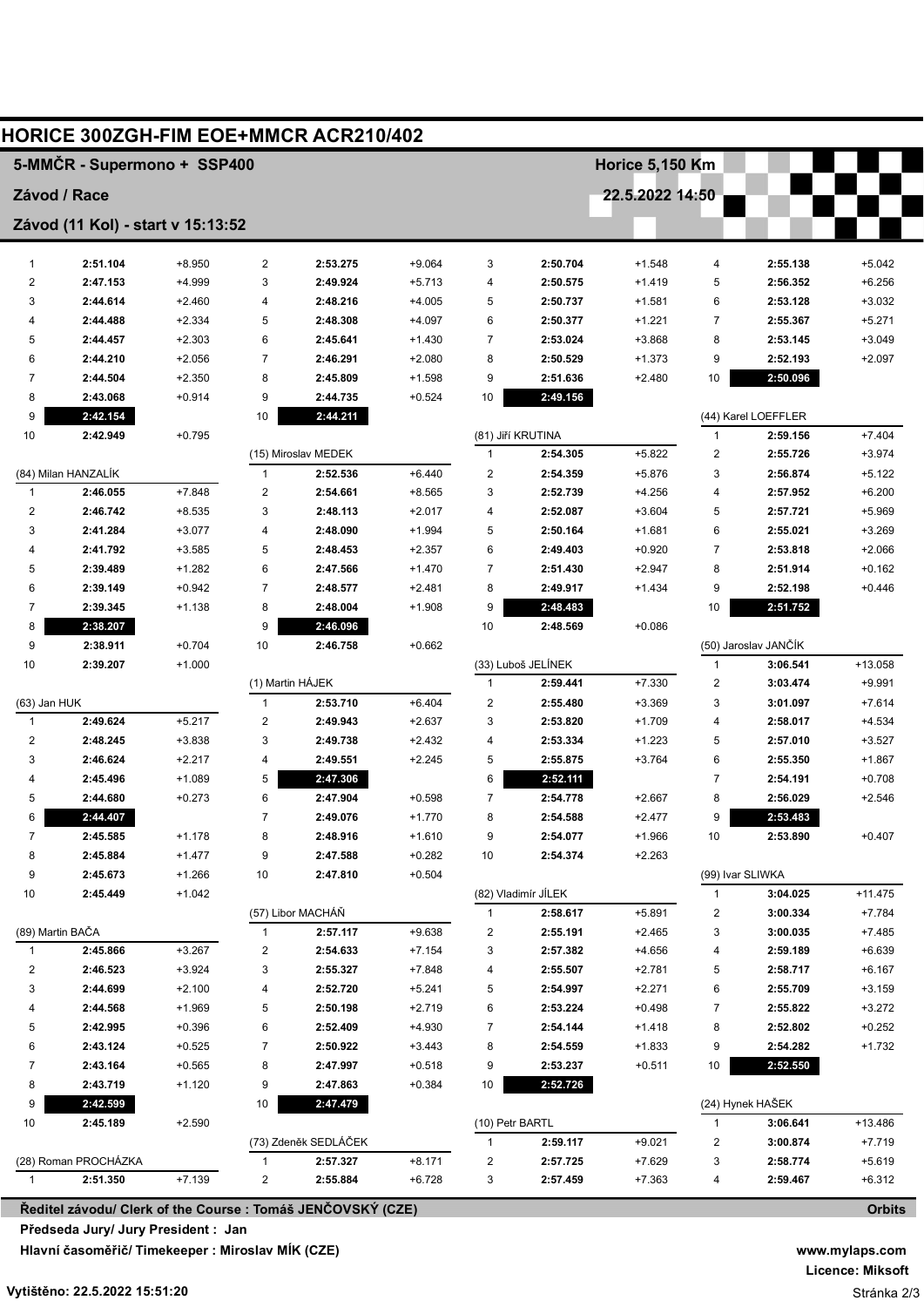|                  |                      | HORICE 300ZGH-FIM EOE+MMCR ACR210/402 |                        |
|------------------|----------------------|---------------------------------------|------------------------|
|                  |                      | 5-MMČR - Supermono + SSP400           | <b>Horice 5,150 Km</b> |
|                  | Závod / Race         |                                       | 22.5.2022 14:50        |
|                  |                      | Závod (11 Kol) - start v 15:13:52     |                        |
| 5                | 2:57.992             | $+4.837$                              |                        |
| 6                | 2:55.886             | $+2.731$                              |                        |
| 7                | 2:55.059             | $+1.904$                              |                        |
| 8                | 2:54.307             | $+1.152$                              |                        |
| 9                | 2:54.879             | $+1.724$                              |                        |
| 10               | 2:53.155             |                                       |                        |
|                  | (88) Václav JAKL     |                                       |                        |
| $\overline{1}$   | 2:45.613             | $+2.819$                              |                        |
| $\boldsymbol{2}$ | 2:42.794             |                                       |                        |
| 3                | 2:43.716             | $+0.922$                              |                        |
| 4                | 2:47.331             | $+4.537$                              |                        |
| 5                | 2:45.693             | $+2.899$                              |                        |
| 6                | 2:46.653             | $+3.859$                              |                        |
| 7                | 2:46.435             | $+3.641$                              |                        |
| 8                | 2:46.385             | $+3.591$                              |                        |
| 9                | 2:58.259             | $+15.465$                             |                        |
|                  | (72) Daniel ZOERNWEG |                                       |                        |
| $\mathbf{1}$     | 2:44.136             | $+4.548$                              |                        |
| $\boldsymbol{2}$ | 2:39.588             |                                       |                        |
| 3                | 2:43.197             | $+3.609$                              |                        |
| 4                | 2:48.006             | $+8.418$                              |                        |